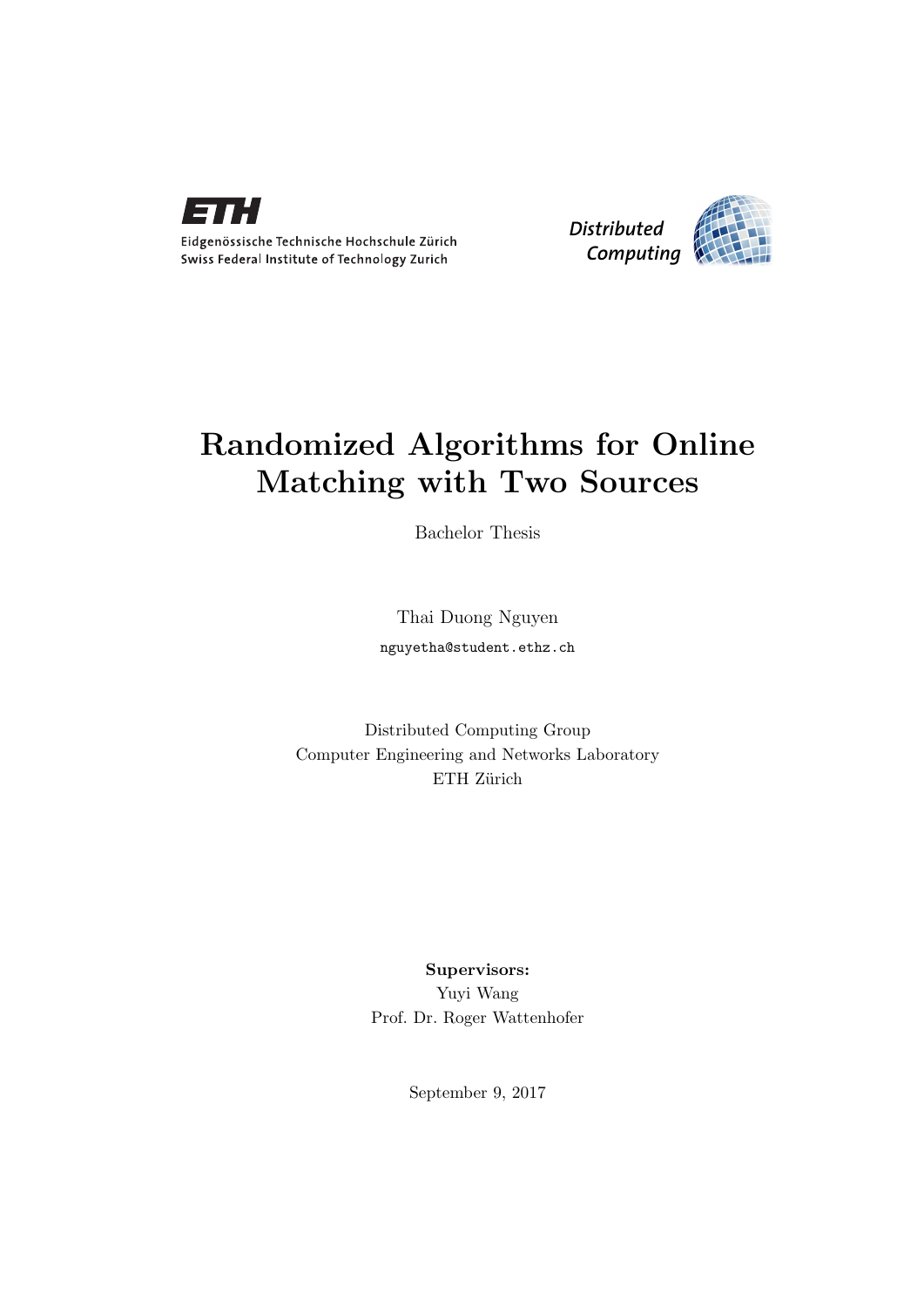# Acknowledgements

<span id="page-1-0"></span>I thank my supervisor Yuyi Wang for his help during the work on this thesis. He provided good advice on what aspects to analyze and assisted in the design of the algorithms.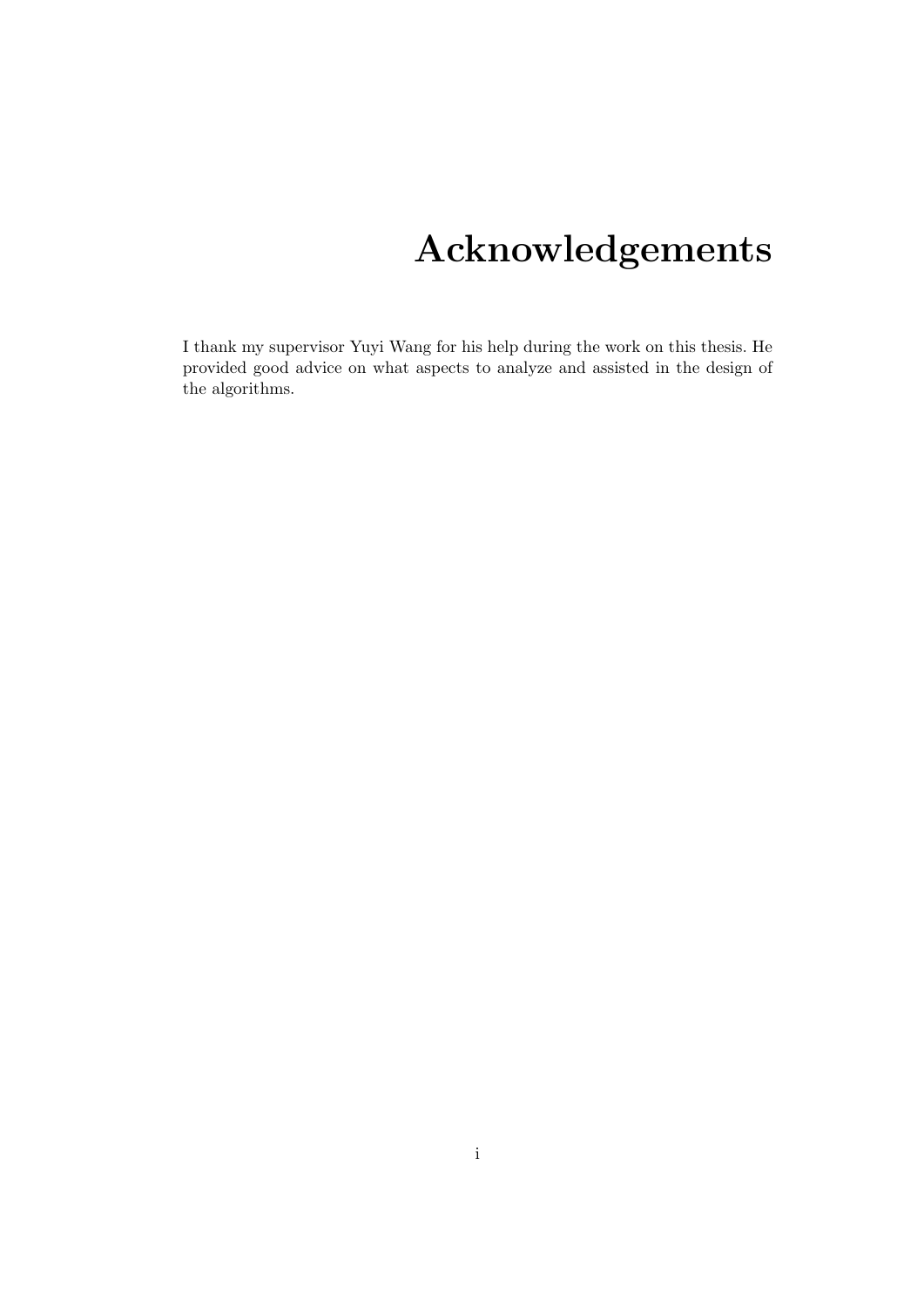## Abstract

<span id="page-2-0"></span>In 2016, Emek et al. [\[1\]](#page-22-0) introduced the online min-cost perfect matching with delays (MPMD) problem. In this problem, requests arrive in a continuous time fashion and should be matched with each other into pairs. These requests will arrive at one out of k sources, which are given by a description of a metric space. An algorithm is allowed to either match two requests with each other or delay the matching. Whenever a matching is done, the algorithm pays a cost, which is equal to the distance between the two sources of the requests plus the time both requests have waited from its arrival until the matching. The MPMD for two sources (2-MPMD) problem is a restricted version of the MPMD problem, in which there are always exactly two sources  $(k = 2)$  with a unit distance between them. The quality of a 2-MPMD algorithm is measured by its competitive ratio, which essentially expresses how well the algorithm fares in the worst case in comparison to an optimal solution. In this thesis we analyze whether randomized online algorithms are able to achieve better results than deterministic ones. We present a randomized version of the deterministic algorithm in [\[2\]](#page-22-1) and the reasoning and design decisions that we made in order to arrive at that algorithm. Furthermore, we prove that every randomized 2-MPMD algorithm has a competitive ratio of at least 1.8. Finally, we present an algorithm which calculates the cost and matching of an optimal offline solution specifically for the two source version with a runtime complexity of  $O(n)$ , where n is the amount of requests of the input.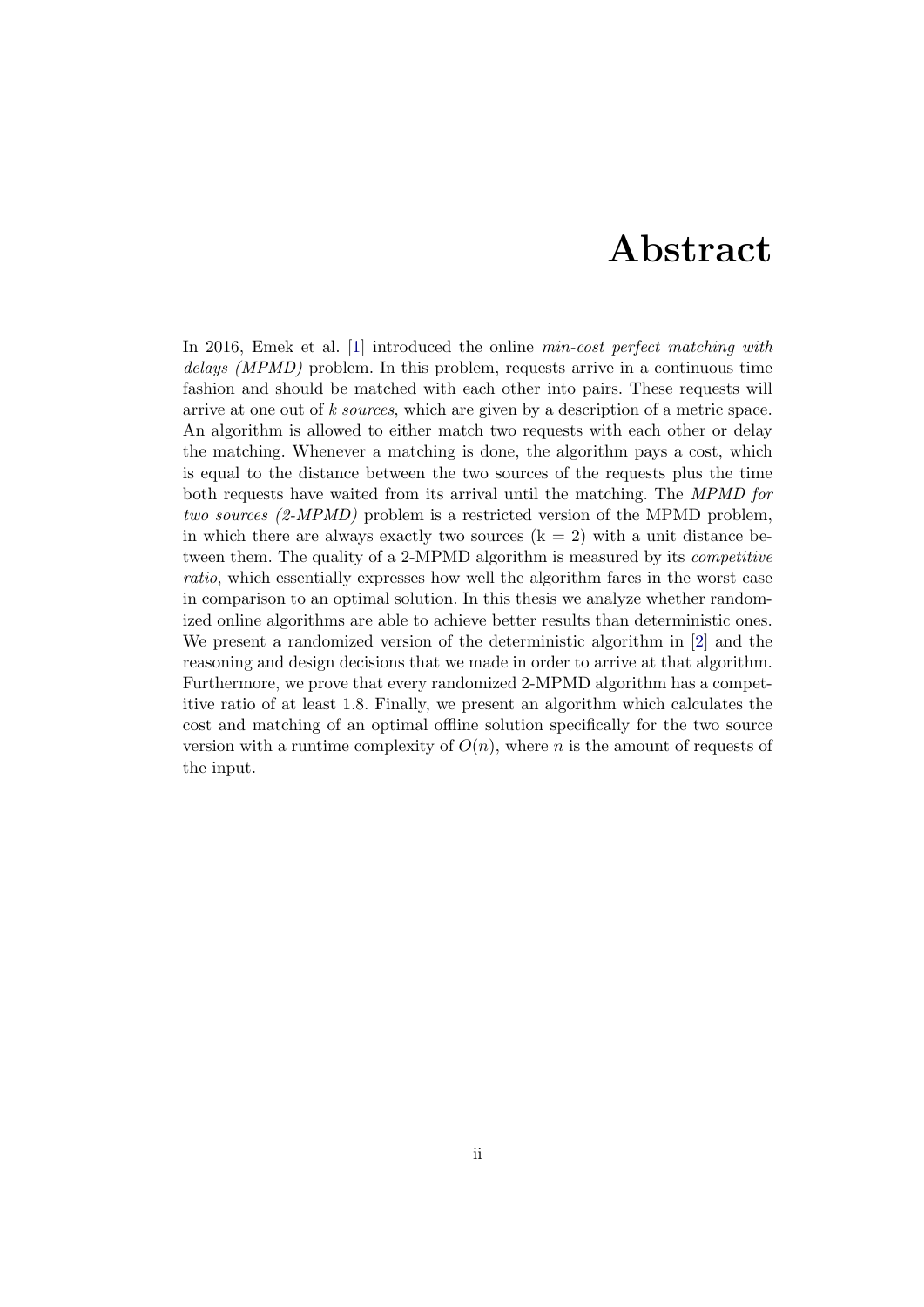# **Contents**

| <b>Acknowledgements</b> |     |                                                                                                                                                                                                                                |                |
|-------------------------|-----|--------------------------------------------------------------------------------------------------------------------------------------------------------------------------------------------------------------------------------|----------------|
| Abstract                |     |                                                                                                                                                                                                                                | ii             |
| 1.                      |     | Introduction                                                                                                                                                                                                                   | $\mathbf{1}$   |
|                         | 1.1 |                                                                                                                                                                                                                                | $\mathbf{1}$   |
|                         | 1.2 |                                                                                                                                                                                                                                | $\overline{2}$ |
|                         | 1.3 |                                                                                                                                                                                                                                | 3              |
| $\bf{2}$                |     | Designing a Randomized 2-MPMD Algorithm                                                                                                                                                                                        | 4              |
|                         | 2.1 |                                                                                                                                                                                                                                | $\overline{4}$ |
|                         | 2.2 |                                                                                                                                                                                                                                | 6              |
|                         | 2.3 | Modifying the Probability $\dots \dots \dots \dots \dots \dots \dots \dots$                                                                                                                                                    | 8              |
|                         | 2.4 |                                                                                                                                                                                                                                | 9              |
|                         |     | An Additional Timer<br>2.4.1                                                                                                                                                                                                   | 12             |
| 3                       |     | <b>Lower Bound for 2-MPMD</b>                                                                                                                                                                                                  | 14             |
| 4                       |     | Optimal Offline 2-MPMD Algorithm                                                                                                                                                                                               | 16             |
|                         | 4.1 |                                                                                                                                                                                                                                | 16             |
| 5                       |     | Conclusion                                                                                                                                                                                                                     | 18             |
|                         | 5.1 |                                                                                                                                                                                                                                | 18             |
|                         | 5.2 | Future Work residence in the series of the contract was series to the series of the series of the series of the series of the series of the series of the series of the series of the series of the series of the series of th | 18             |
| <b>Bibliography</b>     |     |                                                                                                                                                                                                                                | 19             |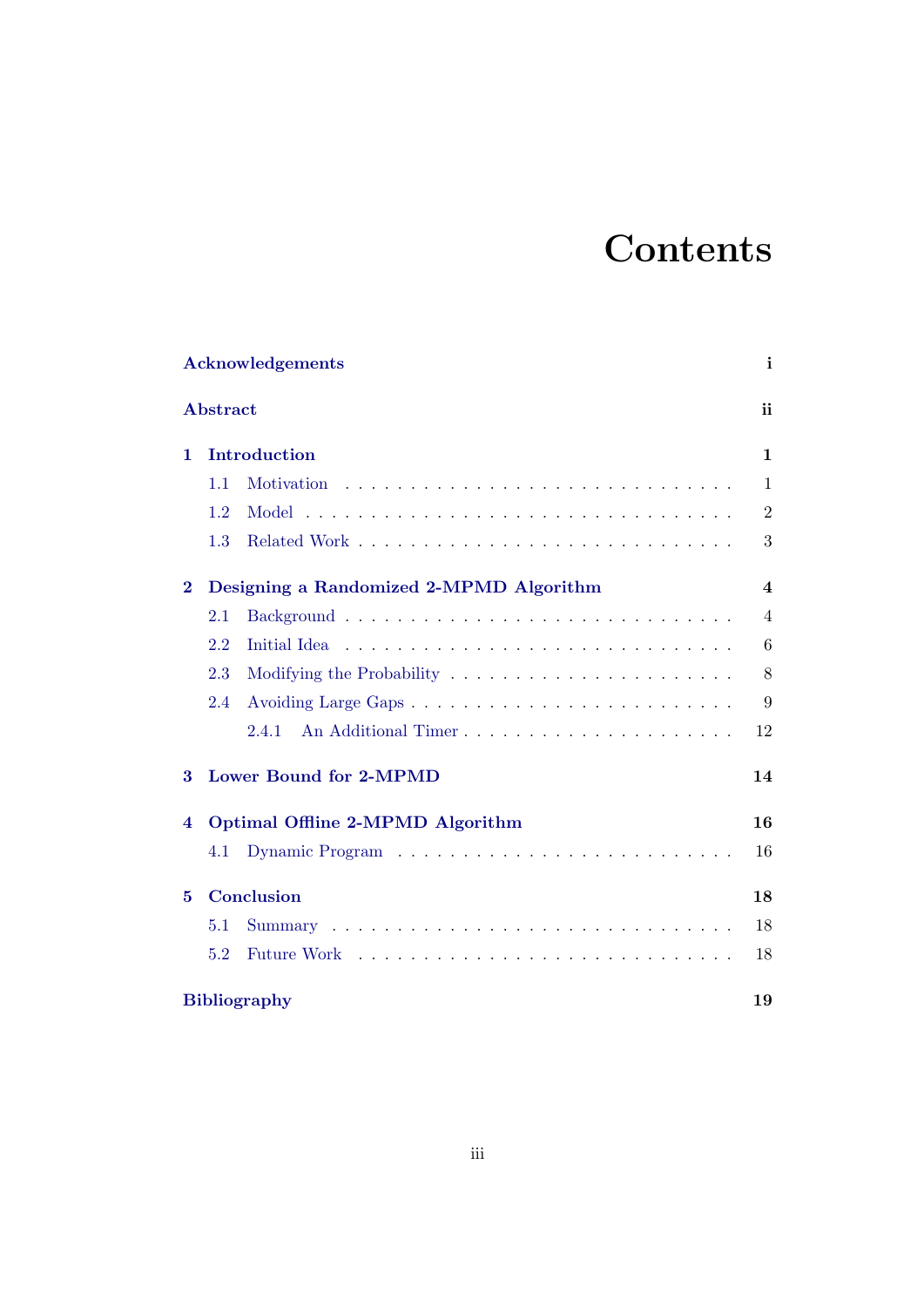## CHAPTER<sub>1</sub> Introduction

### <span id="page-4-1"></span><span id="page-4-0"></span>1.1 Motivation

In current days, there exists a large multitude of online games and the popularity keeps rising. In many of those games, for example, Chess or FIFA, it is required that the gaming platform matches users with each other in order to be able to play the game. While matching users, the gaming platform has to consider two important criteria. One is to match suitable players with each other (in terms of skill level or network distance or other aspects), the other is to minimize the time of a player waiting during the matching process. Due to the online environment, these two criteria are often in conflict. What if the current players in the pool are a poor match? Should the platform wait? It is not guaranteed that a better matching player will arrive in the future, so how long should it wait?

The min-cost perfect matching with delays (MPMD) problem is a formalization of this challenge done by Emek et al. in 2016 [1]: Requests arrive in an online fashion at sources of a finite metric space, which is known in advance. The online algorithm matches these requests with each other by partitioning the request set into pairs. It is also allowed to delay the matching, in the hope of a more suitable request appearing in the future. Each match incurs a cost which consists of two parts: the space cost, which is equal to the distance between the sources of the metric space, and the waiting cost, which is equal to the waiting time since the arrival of both requests involved. The quality of an algorithm for this kind of problem is measured by its competitive ratio (refer to Section 1.2 for an exact definition).

A special case of the MPMD problem is the two source min cost perfect matching with delays problem, where the metric space always consists of only two sources with a unit distance between them. This problem is referred to as 2-MPMD and it abstracts away the space costs of the MPMD problem, leaving only the wait-or-match (cf. rent-or-buy) question for a request. Emek et al. [2] showed that any deterministic 2-MPMD algorithm has a competitive ratio of at least 3 and in addition to that provide a concrete algorithm which achieves a competitive ratio of exactly 3. In this thesis, we analyze whether a random-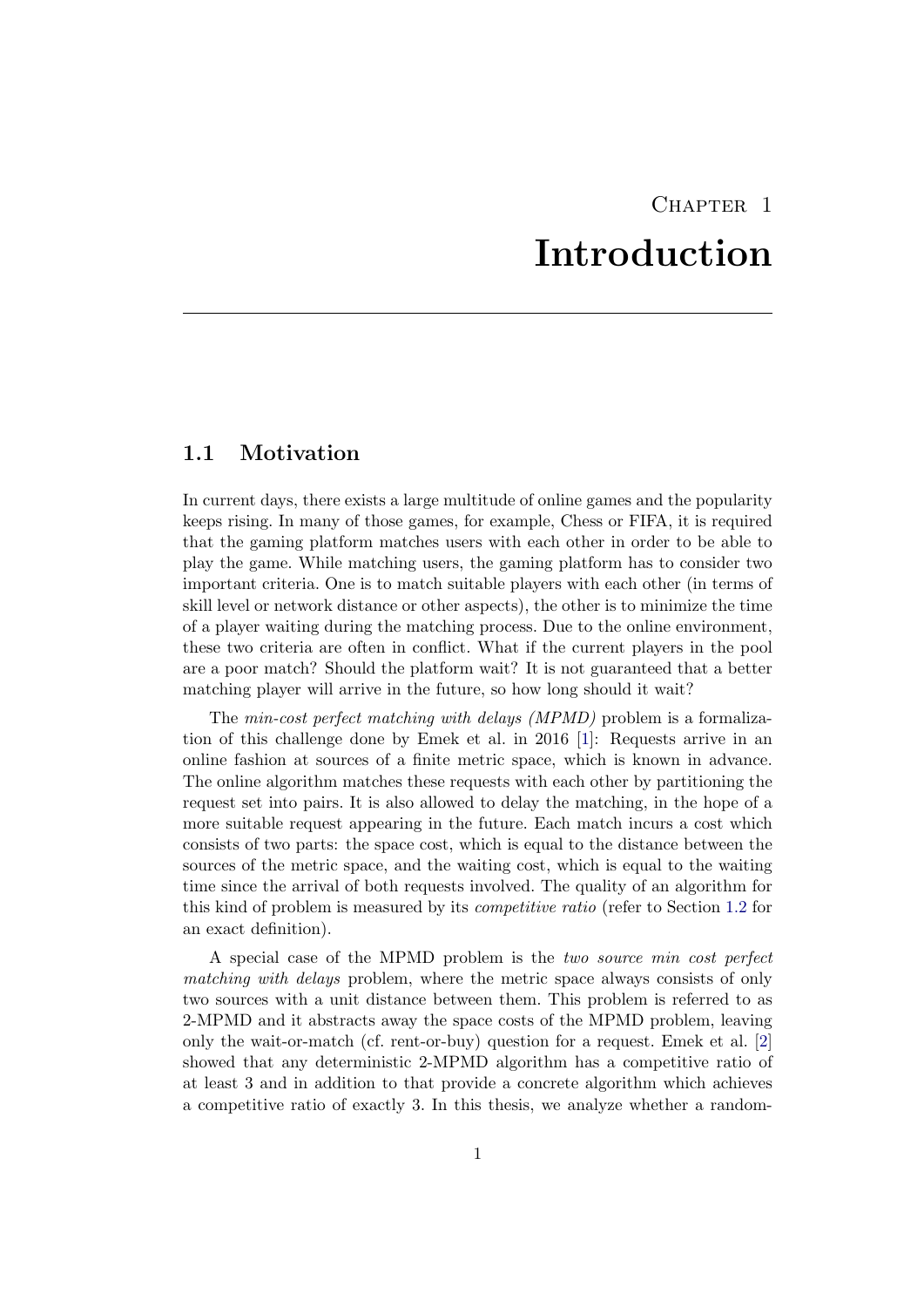#### 1. INTRODUCTION 2

ized algorithmic approach is able to achieve a better competitive ratio than 3 by designing a randomized algorithm and examining a lower bound for such algorithms. Additionally, a quick look is taken at how an offline algorithm could operate in order to produce an optimal offline solution specifically for the two source case.

#### <span id="page-5-0"></span>1.2 Model

In an instance of the 2-MPMD problem, there are two sources denoted by a and b and a set R of requests. We also refer to R as a sequence of requests or request sequence. A request is characterized by its source  $x \in \{a, b\}$  and its arrival time  $t(r) \in R_{\geq 0}$ . The algorithm receives the requests in an online continuous time fashion, which means that each request  $r \in R$  is visible by the algorithm from the time  $t(r)$  on. We assume throughout this thesis for every request sequence R that the amount of requests (denoted by  $|R|$ ) it contains is even.

Any algorithm, on input of  $R$ , outputs a partition of  $R$  into unordered request pairs. The algorithm is allowed to delay the matching of requests in R. To be more precise, given two requests  $r_1, r_2 \in R$  let  $m(r_1, r_2, t)$  be the match operation which assigns  $r_1$  to  $r_2$  from time t on. Matching m incurs a cost which consists of two parts: A space cost and a time cost. If  $r_1$  and  $r_2$  have different sources  $(x(r_1) \neq x(r_2))$  then we call m an external match, otherwise an internal match. The space cost of  $m$  is 1 if it is an external match and 0 if it is an internal match. The time cost of m is equal to the sum of the waiting time of  $r_1$  and  $r_2$ , i.e. it is equal to  $t - t(r_1) + t - t(r_2)$ .  $cost(m)$  denotes the total cost of match operation  $m$  and is equal to the sum of the space and time costs of the two involved requests. For an algorithm  $ALG$ ,  $M_{ALG}(R)$  denotes the set containing all match operations done by  $ALG$  on the sequence  $R$ . The total incurred cost of ALG on a sequence R is denoted by  $cost_{ALG}(R)$  and is the sum of costs of all matching operations done by ALG while processing R. It is defined as  $cost_{ALG}(R) =$  $\sum_{m\in M_{ALG}(R)}$  $cost(m)$ .

In the context of some algorithm, an already arrived request is either open or matched. It is open if it was not yet involved in any match operation, otherwise matched. Furthermore, we assume that no two requests with the same source arrive at the same time.

In order to assess the quality of an algorithm, we use a measurement called competitive ratio. An algorithm ALG is said to be  $\alpha$  – competitive if there exists a universal constant  $\beta$  such that  $cost_{ALG}(R) \leq \alpha \cdot cost_{OPT}(R) + \beta$  for every request sequence, where  $OPT$  is an optimal offline algorithm.  $\frac{cost_{ALG}(R)}{cost_{OPT}(R)}$  is called the cost ratio of ALG on sequence R. If ALG is randomized then the expected cost of ALG is used:  $E[cost_{ALG}(R)]$ . One of the notably big differences between ALG and  $OPT$  is that  $ALG$  has no a priori knowledge of R.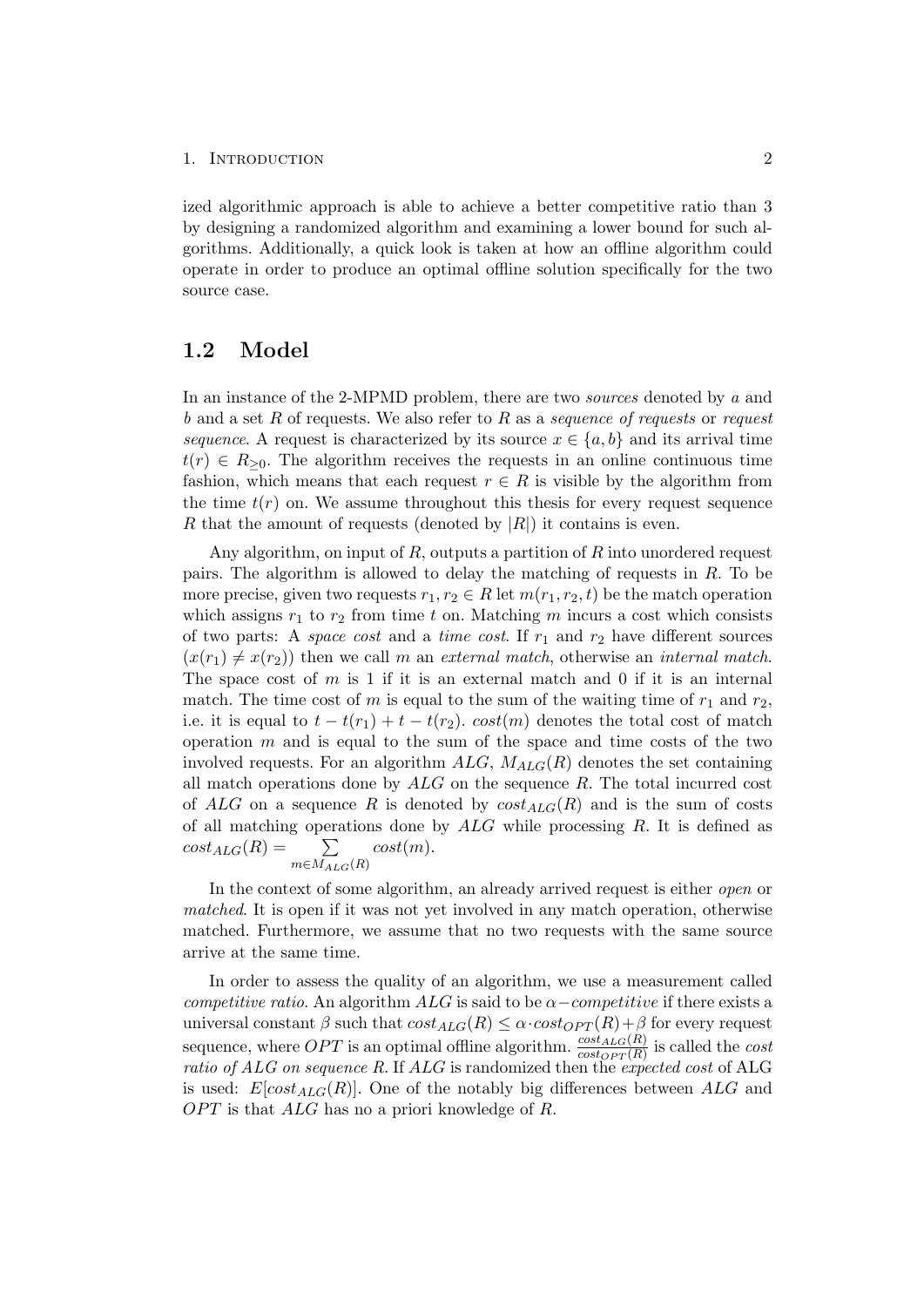#### 1. INTRODUCTION 3

#### <span id="page-6-0"></span>1.3 Related Work

The work of Edmonds [\[3,](#page-22-3) [4\]](#page-22-4) paved the way for matching as a classic problem in graph theory and combinatorial optimization. Karp, Vazirani, and Vazirani [\[5\]](#page-22-8) ignited the interest in online matching and allowed many different versions of this problem to form. In most versions, it is assumed that requests belong to one side of a bipartite graph and the other half is given in advance.

Emek et al. [1] introduce a different version of the previously studied online matching problems in the aspect that the underlying graph (or metric space) is given in advance and the computational challenge lies within the unknown locations and arrival times of the requests (which are also unbounded in number). This is known as the MPMD problem and they provide a randomized algorithm with a competitive ratio of  $O(\log^2 n + \log \Delta)$ , where n is the number of points in the metric space and  $\Delta$  is the aspect ratio, which is calculated as the quotient of the biggest distance and smallest distance of any two sources in the metric space. It is shown by Wang and Wattenhofer [\[6\]](#page-22-6) that the algorithm of [1], if modified correctly, can also treat the bipartite version of the MPMD problem and achieve the same competitiveness. A different online MPMD algorithm with an improved logarithmic competitive ratio is presented by Azar et al. [\[7\]](#page-22-10) and they also prove that no (randomized) online MPMD algorithm can have a competitive ratio of lower than  $\Omega(\sqrt{\log n})$  in the all-pairs version and  $\Omega(\log^{1/3} n)$  in the bipartite version.

In [2] Emek et al. studied a more restricted version of the MPMD problem: the 2-MPMD problem. They establish an upper bound of 3 on its competitive ratio by providing a deterministic variant of the online algorithm of [1] restricted to the 2-MPMD case. Additionally, a lower bound of 3 is proved by showing that any deterministic online 2-MPMD algorithm must have a competitive ratio of at least 3, effectively establishing a tight bound on the competitive ratio of deterministic online 2-MPMD algorithms. It is also shown that the competitive ratio of a special family of randomized algorithms that include the algorithm of [1] - the memoryless online 2-MPMD algorithms - is greater than 3. The 2-MPMD problem captures the essence of the ski rental problem, since the main question for a request in the 2-MPMD problem is to either wait (rent) or match (buy). As such, one could also consider work on the ski rental problem [\[8,](#page-22-11) [9,](#page-22-5) [10,](#page-22-12) [11,](#page-22-7) [12\]](#page-22-9), in which randomness proved to be helpful, as related work to the 2-MPMD problem.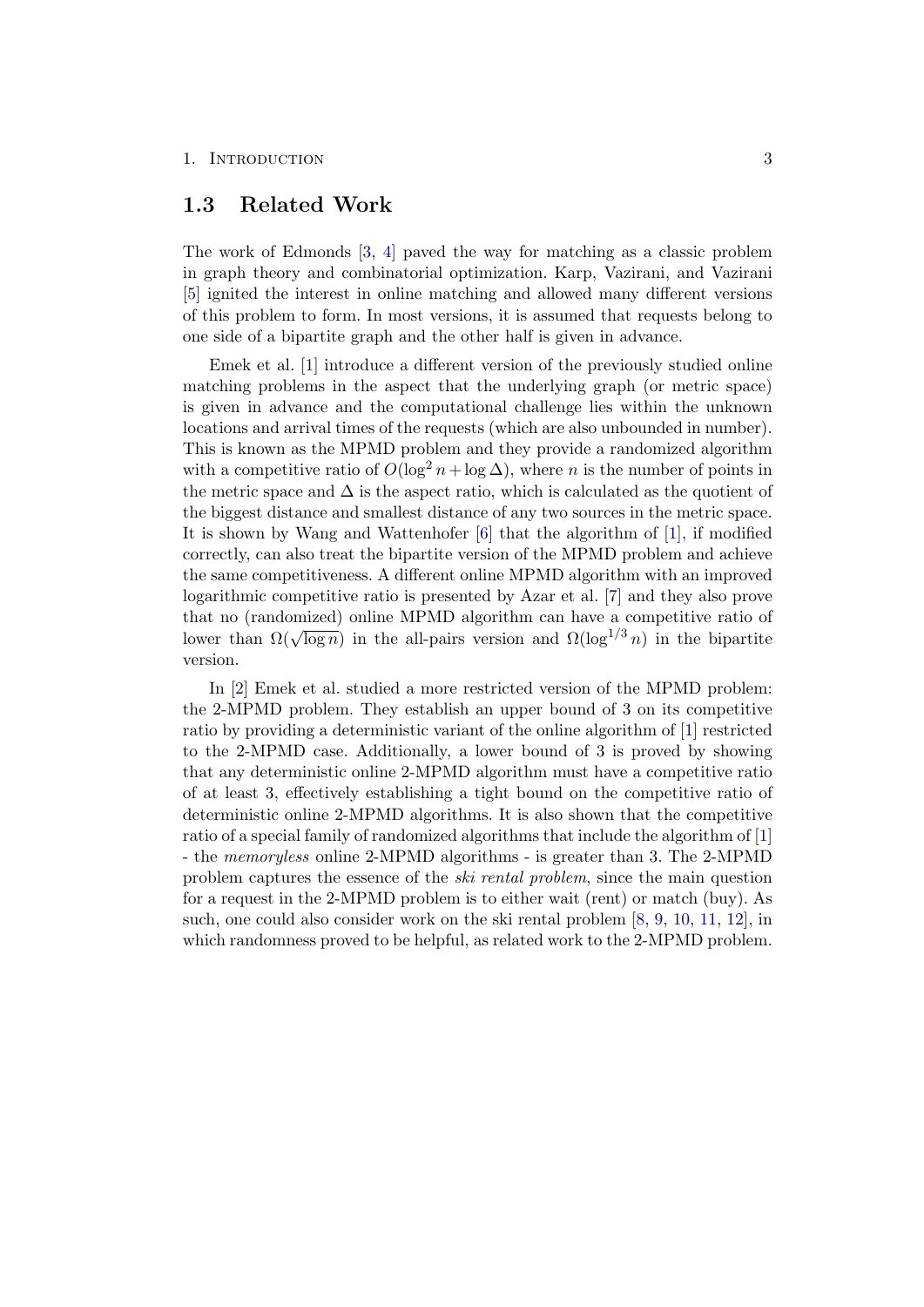## CHAPTER<sub>2</sub>

# <span id="page-7-0"></span>Designing a Randomized 2-MPMD Algorithm

This chapter presents the design decisions and reasoning that were made in order to arrive at a randomized 2-MPMD algorithm, that is suspected to have a competitive ratio of less than 3. Considering a worst case algorithm is the same as having an adversary that always finds the worst possible sequence for that algorithm. The idea why randomization can potentially achieve better results stems from the fact that an adversary cannot abuse a specific property of the algorithm to achieve bad results, because the algorithm has a chance to process the requests in a different way (where that bad property might not hold).

### <span id="page-7-1"></span>2.1 Background

The designed algorithm is based on appropriate modifications of the deterministic algorithm DM2 in [2]:

DM2 is designed for a continuous time environment but is more easily understood when described as if it were in a discrete time environment, in which it takes discrete time steps  $dt$ .  $dt$  is infinitesimally small so that we can assume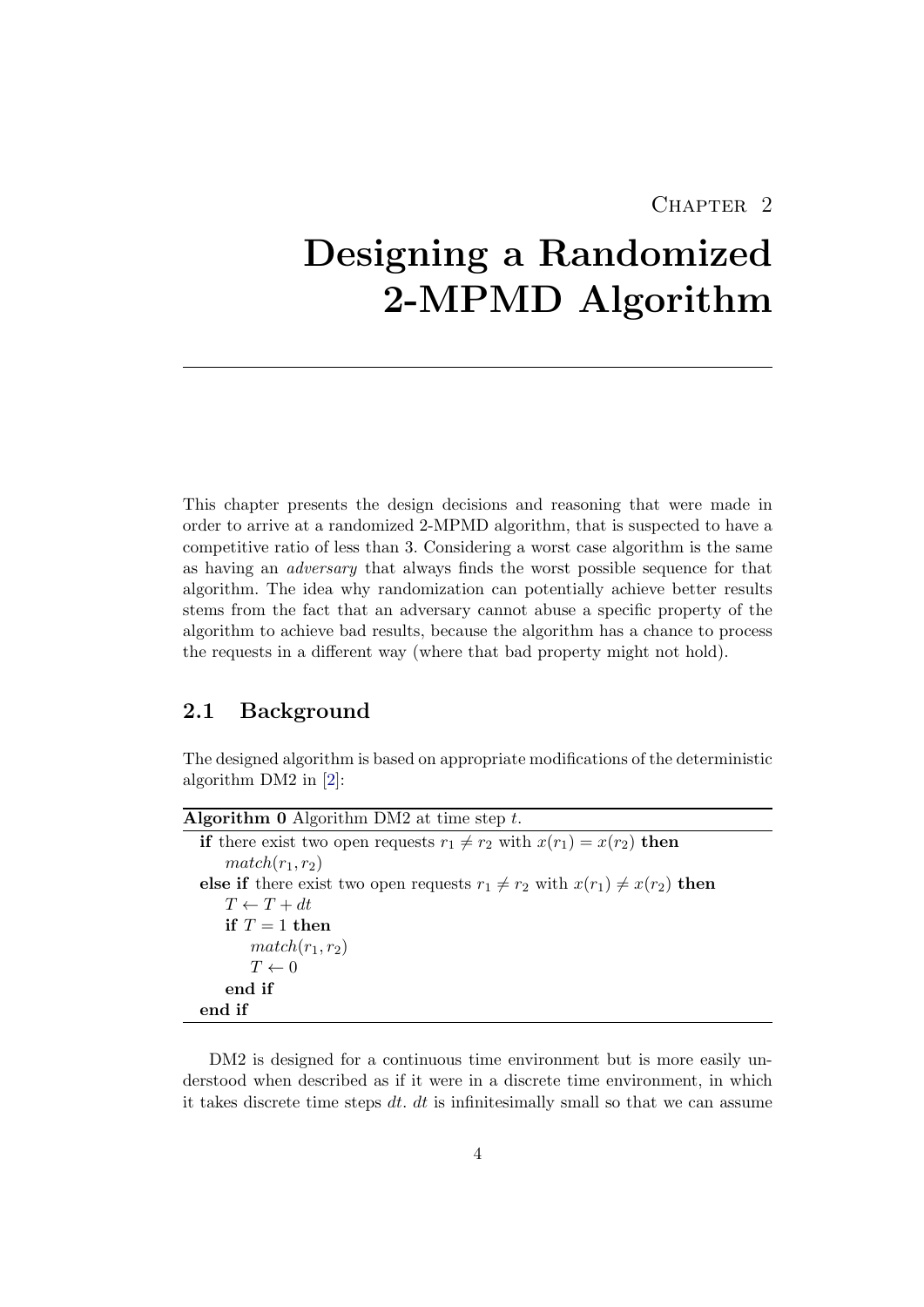#### 2. DESIGNING A RANDOMIZED 2-MPMD ALGORITHM 5

that every request arrives in a separate time step. Whenever a request  $r_1$  arrives and there exists another open request  $r_2$  in the same source, then DM2 matches the two requests immediately. Apart from that,  $DM2$  also keeps a timer  $T$  which increases only whenever an open request in each source is present at the current time. In a discrete sense: Given two consecutive time steps  $t_1, t_2$ , at the start of  $t_2$  if there were open requests in each source during time step  $t_1$  then add  $dt = t_2 - t_1$  to T. Whenever T reaches 1, DM2 matches the currently two open requests, which reside in different sources, externally and resets T back to 0.

We use the notion of *smart* algorithms from [2]. An algorithm A (online or offline) is said to be *smart* if it satisfies the following property: If request r arrives at a source where there already exists an open request  $r' \neq r$ , i.e.  $x(r') = x(r)$ and  $t(r') < t(r)$ , then A matches r and r' immediately, that is, at time  $t(r)$ . Notice that any smart algorithm will never have more than two open requests for a positive duration of time. Algorithm DM2, for example, is clearly smart by definition.

Lemma 2.1. There exists an online method that transforms any algorithm A into a smart algorithm  $\tilde{A}$  without increasing the total cost incurred by the algorithm.

For the proof refer to [2, p. 5].

We subsequently assume that every algorithm we consider is smart (including the optimal offline algorithm  $OPT$ ). The cost incurred by a smart algorithm A is comprised of three cost components:

(C1) the space cost incurred by A for matching externally;

 $(C2)$  the time cost incurred by A while there exists as single open request; and (C3) the time cost incurred by A while there exist two open requests (one at each source)

<span id="page-8-0"></span>Lemma 2.2. The parity of the number of open requests is the same for any  $2-MPMD$  algorithm and OPT at any time t.

*Proof.* Let A be an arbitrary 2-MPMD algorithm. Let  $OPT$  and A run on the same sequence S. At any point in time t we have for A and  $OPT$  that the amount of seen requests up to t (i.e. all requests with arrival time less or equal to t) is equal to the sum of the matched requests and the open requests (these sets might differ for A and OPT, but the total amount is the same). The amount of matched requests must be even because matching is done in pairs. Therefore, the set of open requests of  $OPT$  and  $A$  must have the same parity.  $\Box$ 

With Lemma  $2.2$  we are able to ignore cost component  $(C2)$  in the analyses regarding the cost ratio of some smart algorithm A. This is equivalent to only considering request sequences, where requests always arrive in both sources at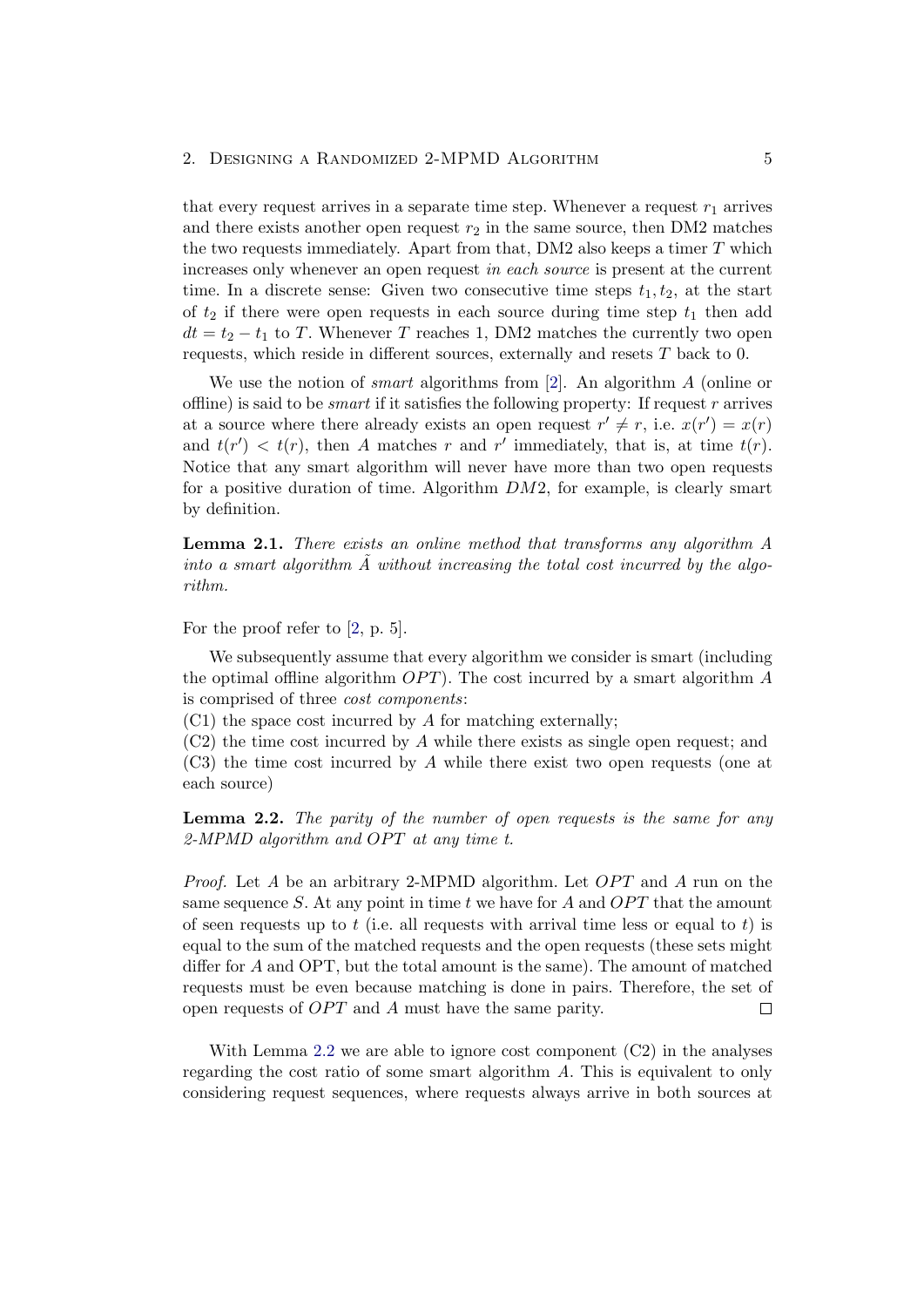#### 2. DESIGNING A RANDOMIZED 2-MPMD ALGORITHM 6

the same time. For the remainder of this thesis, we assume this property for every sequence considered and introduce a more compact notation:

We represent every pair of request  $r', r^*$  with  $x(r') \neq x(r^*)$  and  $t(r') = t(r^*)$ as a single request  $r$ . Since it is not necessary to specify the source of a request anymore it suffices to represent a sequence  $S$  in the following way:

 $S = \{a, b, c, d\}$  is a sequence consisting of four requests  $r_1, r_2, r_3, r_4$  with

$$
t(r_1) = a
$$
  $t(r_2) = b$   $t(r_3) = c$   $t(r_4) = d$ 

Matching  $r_1$  at time t then means to do match operation  $m(r'_1, r_1^*, t)$  and matching  $r_1, r_2$  internally at time t means  $m(r'_1, r'_2, t)$  and  $m(r_1^*, r_2^*, t)$ . Similarly, we consider the amount of requests in  $S$  (denoted by  $|S|$ ) to be 4, even though it actually represents 8 requests (4 in each source). We refer to  $|t(r_i) - t(r_j)|$  as the *gap between*  $r_i, r_j$ . Using this notation, DM2 can be rewritten into:

| <b>Algorithm 0</b> Algorithm DM2 at time step $t$ .         |  |  |  |  |
|-------------------------------------------------------------|--|--|--|--|
| <b>if</b> there exist two open requests $r_1 \neq r_2$ then |  |  |  |  |
| $match(r_1, r_2)$                                           |  |  |  |  |
| else if there exists one open requests $r_1$ then           |  |  |  |  |
| $T \leftarrow T + dt$                                       |  |  |  |  |
| if $T = 1$ then                                             |  |  |  |  |
| $match(r_1)$                                                |  |  |  |  |
| $T \leftarrow 0$                                            |  |  |  |  |
| end if                                                      |  |  |  |  |
| end if                                                      |  |  |  |  |

Emek, Shapiro and Wang also defined a special class of randomized algorithms in [2]: the memoryless algorithms. They also proved that any memoryless algorithm has a competitive ratio of greater than 3. Therefore, it is not necessary to consider any algorithms that fall into the class of the memoryless algorithms during the design of our algorithm.

### <span id="page-9-0"></span>2.2 Initial Idea

The starting point is a randomized version of the algorithm DM2.

In contrast to DM2, RDM2 flips a coin whenever T reaches 0.5 and depending on the outcome will either match and reset T or do nothing. If T reaches 1, RDM2 will still match  $r_1, r_2$  deterministically. One of the reasons why deterministic algorithms are lower bounded by a competitive ratio of 3 is that they have to wait for a significant amount of time before being able to safely match a request pair externally. E.g. if DM2 would decide to match request pairs externally at  $T < 1$  then the adversary could simply design a sequence where a request pair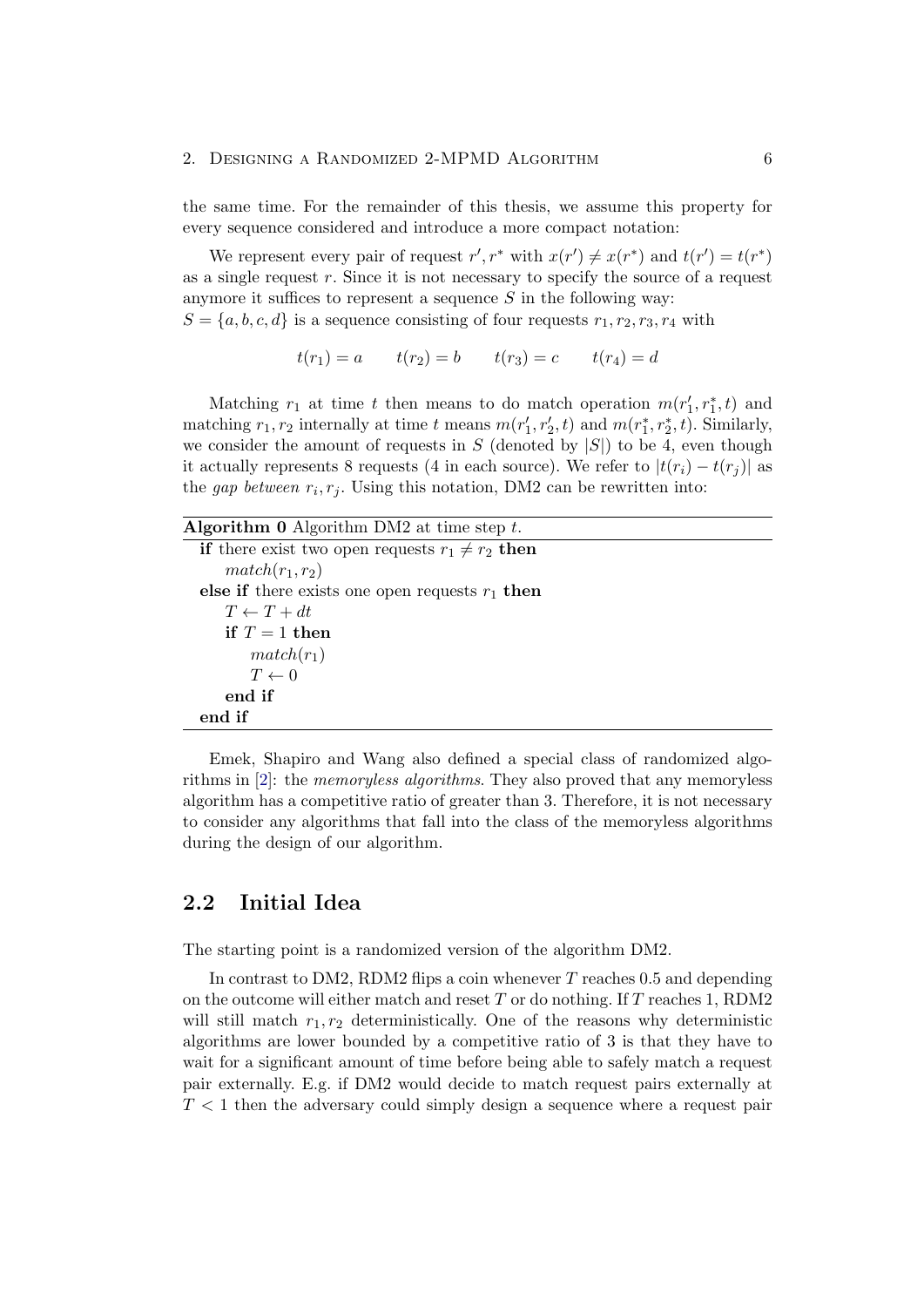Algorithm 1 Algorithm RDM2 at time step  $t$ .

<span id="page-10-0"></span>

| 1: if there exist two open requests $r_1 \neq r_2$ then |  |
|---------------------------------------------------------|--|
| $match(r_1, r_2)$<br>2:                                 |  |
| 3: else if there exists one open requests $r_1$ then    |  |
| $T \leftarrow T + dt$<br>4:                             |  |
| 5: if $T = 0.5$ then with probability $p = 0.5$ :       |  |
| $match(r_1)$<br>6:                                      |  |
| $T \leftarrow 0$<br>7:                                  |  |
| else if $T=1$ then<br>8:                                |  |
| $match(r_1)$<br>9:                                      |  |
| $T \leftarrow 0$<br>10:                                 |  |
| end if<br>11:                                           |  |
| $12:$ end if                                            |  |

arrives immediately after the external match. Therefore, waiting until  $T = 1$  is necessary for DM2. RDM2 introduces the possibility of matching a request pair externally sooner than DM2 in a random fashion, such that the adversary is not able to design a bad sequence in the same way as for DM2.

For the remainder of this thesis, let  $\epsilon$  be a sufficiently small, positive number. We prove that the competitive ratio of RDM2 is greater than 3 by providing a counter example:

$$
S = \{0, 0.5 + \epsilon, 2, 2.5 + \epsilon\}
$$
\n(2.1)

See Figure [2.1](#page-11-1) for an illustration of sequence S.

 $\epsilon$  is necessary in order to have a defined behaviour for RDM2. If the second request would be exactly at 0.5, it would be unclear what RDM2 would actually do (already flipped the coin or not?). In this case  $\epsilon$  allows us to model the situation in which a request appears immediately after RDM2 has flipped a coin at  $T = 0.5$ . For the cost calculations, we treat  $\epsilon$  as if it were 0.

The cost ratio of RDM2 on S is as follows:

$$
\frac{E[cost_{RDM2}(S)]}{cost_{OPT}(S)} = \frac{6.325}{2} = 3.1875\tag{2.2}
$$

This shows that the competitive ratio of RDM2 is greater than 3.

Note that in S the gap between  $r_2, r_3$  can be arbitrarily large as long as it is greater than 1 (in our case it is 1.5). The idea is that RDM2 should not have the possibility of matching  $r_2, r_3$  internally.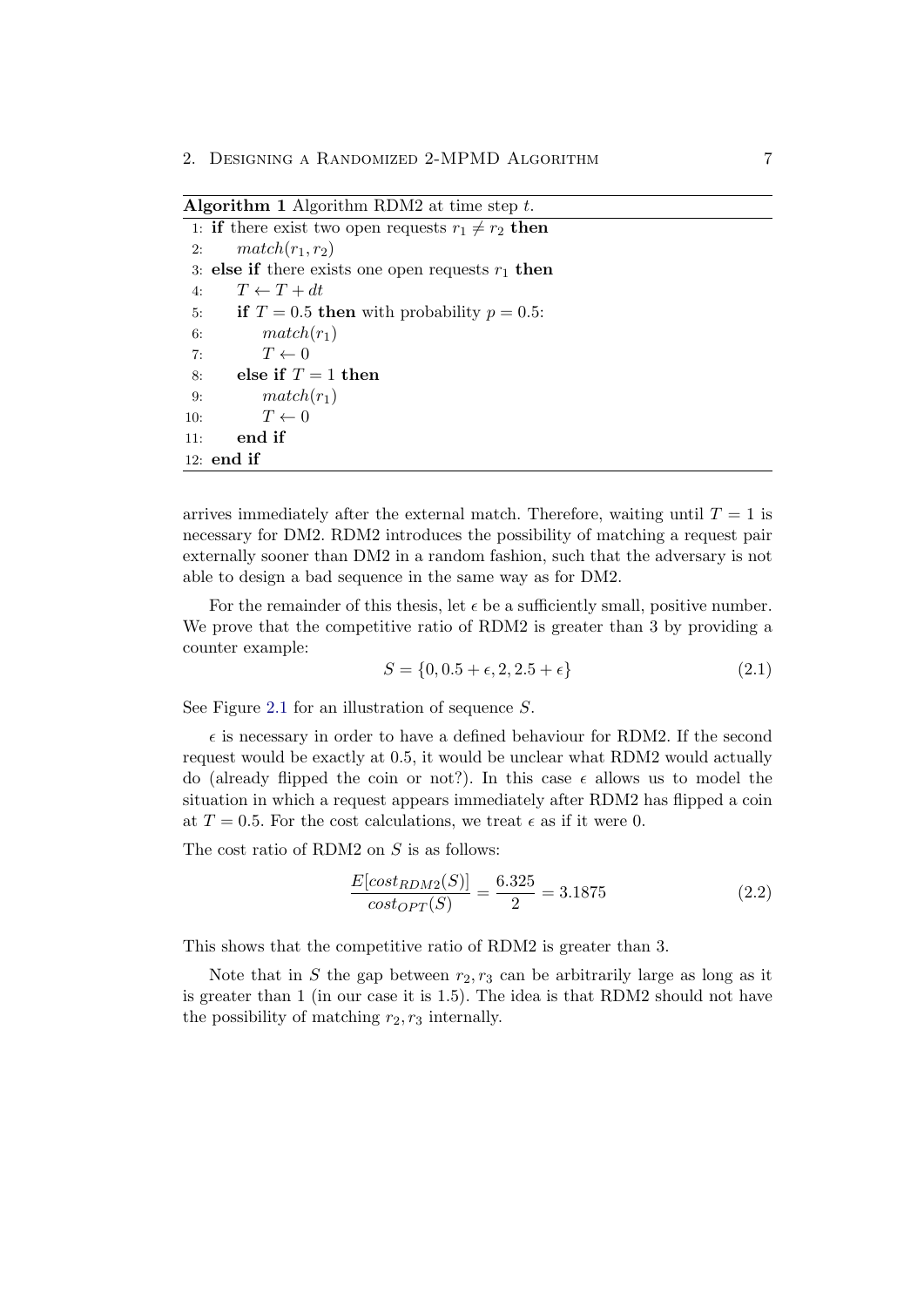

<span id="page-11-1"></span>Figure 2.1: Illustration of sequence S. Note that every request  $r_i$  should represent two requests arriving at the same time in each source.

#### <span id="page-11-0"></span>2.3 Modifying the Probability

The first aspect that we consider to modify in RDM2 is the probability  $p$  at line 5. Analyzing  $E[cost_{RDM2}(S)]$ , using a general p shows:

$$
S_1 := p[2] + (1 - p)[3]
$$
  
\n
$$
S_2 := p[2 + S_1] + (1 - p)
$$
  
\n
$$
E[cost_{RDM2}(S)] = p[2 + S_1 + S_2] + (1 - p)[3 + S_1] = 6 + 4p^2 - p^3 - p
$$

In order to get  $\frac{E[cost_{RDM2}(S)]}{cost_{OPT}(S)} < 3$ , a value p must be found such that  $4p^2$  –  $p^3 - p < 0$  holds and we find that setting  $p = 0.25$  yields a cost ratio of ~ 2.99 which is less than 3 for sequence  $S$ .

Algorithm 2 Algorithm RDM2 v2 at time step t with  $p = 0.25$ .

<span id="page-11-2"></span>1: if there exist two open requests  $r_1 \neq r_2$  then 2:  $match(r_1, r_2)$ 3: else if there exists one open requests  $r_1$  then 4:  $T \leftarrow T + dt$ 5: if  $T = 0.5$  then with probability  $p = 0.25$ : 6:  $match(r_1)$ 7:  $T \leftarrow 0$ 8: else if  $T = 1$  then 9:  $match(r_1)$ 10:  $T \leftarrow 0$ 11: end if 12: end if

Although Algorithm [2](#page-11-2) does have a cost ratio of less than 3 on sequence S, it is still very close to 3. There is a good chance that there exists a different sequence which actually has a cost ratio of greater than 3 for Algorithm 2, which proves to be true. We present counter example  $S'$ .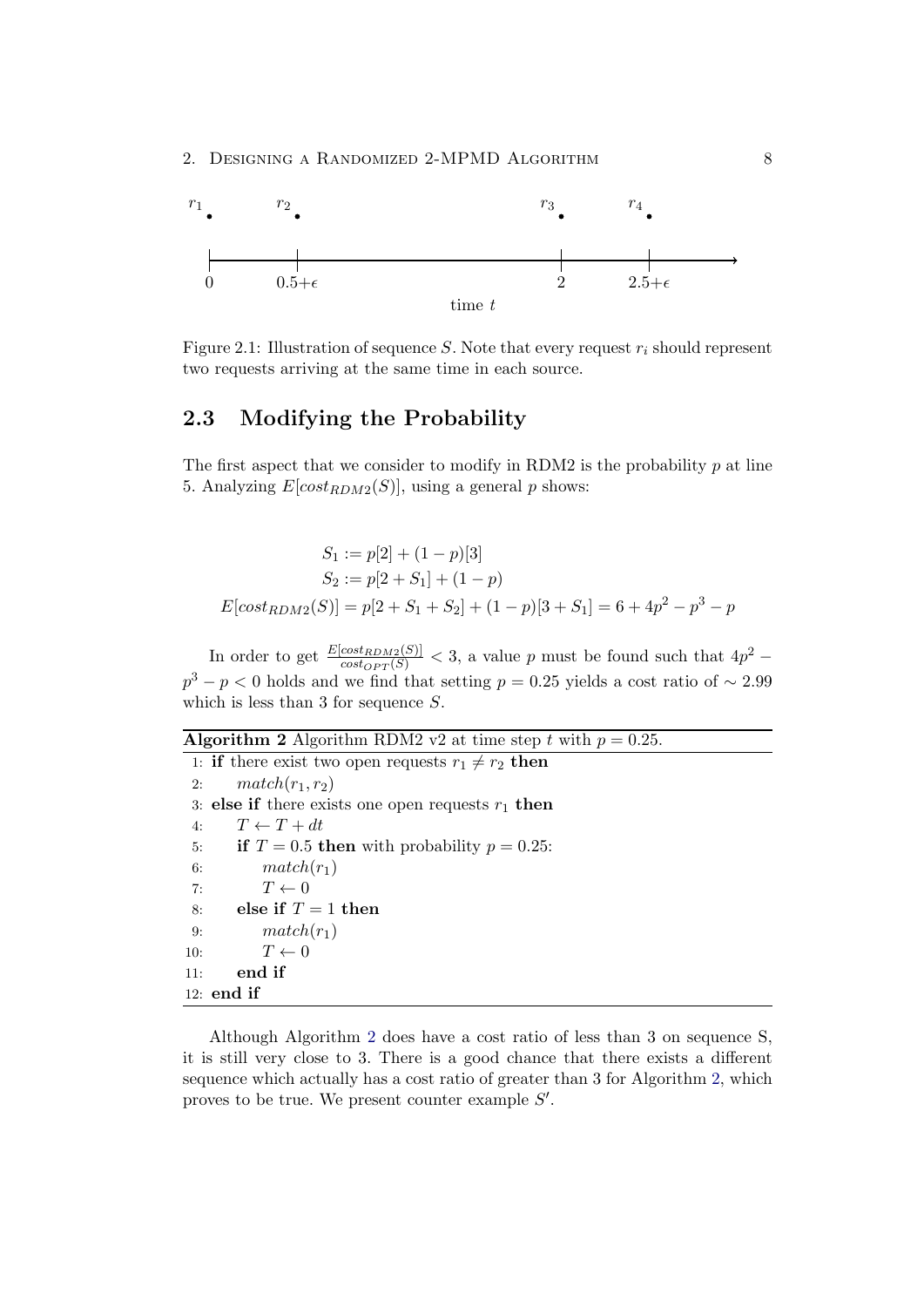

<span id="page-12-1"></span>Figure 2.2: Illustration of sequence  $S'$ . Recall that every request  $r_i$  should represent two requests arriving at the same time in each source.

$$
S' = \{0, 0.5 + \epsilon, 2, 2.5 + \epsilon, 4, 4.5 + \epsilon, 6, 6.5 + \epsilon\}
$$

See Figure [2.2](#page-12-1) for an illustration of sequence  $S'$ .

Similar to sequence S, the gaps between  $(r_2, r_3)$ ,  $(r_4, r_5)$  and  $(r_6, r_7)$  can be arbitrarily large as long as they are greater than 1. The cost ratio of RDM2v2 on  $S'$  is

$$
\frac{E[cost_{RDM2v2}(S')]}{cost_{OPT}(S')} = \frac{12.1006}{4} = 3.0251
$$

### <span id="page-12-0"></span>2.4 Avoiding Large Gaps

Looking at the counter examples  $S$  and  $S'$  in more detail, we notice a pattern: They use large gaps to connect duplicates of the same subsequence  $S_{sub}$  together, where  $S_{sub}$  consists of two requests separated by a gap of  $0.5 + \epsilon$ . Doing this impacts our suggested algorithms in a bad way. Usually, one could expect that if any two sequences  $A$  and  $B$  were merged together into a sequence  $AB$  by placing a large gap between them (e.g. between the last request of A and the first request of  $B$ ), then the cost of an algorithm running on  $AB$  would be the sum of the costs of A and B. While this is true for  $OPT$  it is not for Algorithm 2: When processing  $S_{sub}$  it will either match both requests internally with each other or both externally. When matching both externally, it already made a poor decision, whereas matching both internally will leave the timer  $T$  at a value larger than 0.5, making the next instance of  $S_{sub}$  match poorly. This results in the cost of two  $S_{sub}$  connected together being greater than just two times the cost of  $S_{sub}$ , while  $OPT$  only has a doubled cost.

To counteract this property we improve our algorithm by letting it reset timer T to 0 whenever it observes a *large gap*, which would be any gap of size 1 or greater. For the following algorithm let  $r_{last}$  and  $r_{secondLast}$  with  $t(r_{last}) >$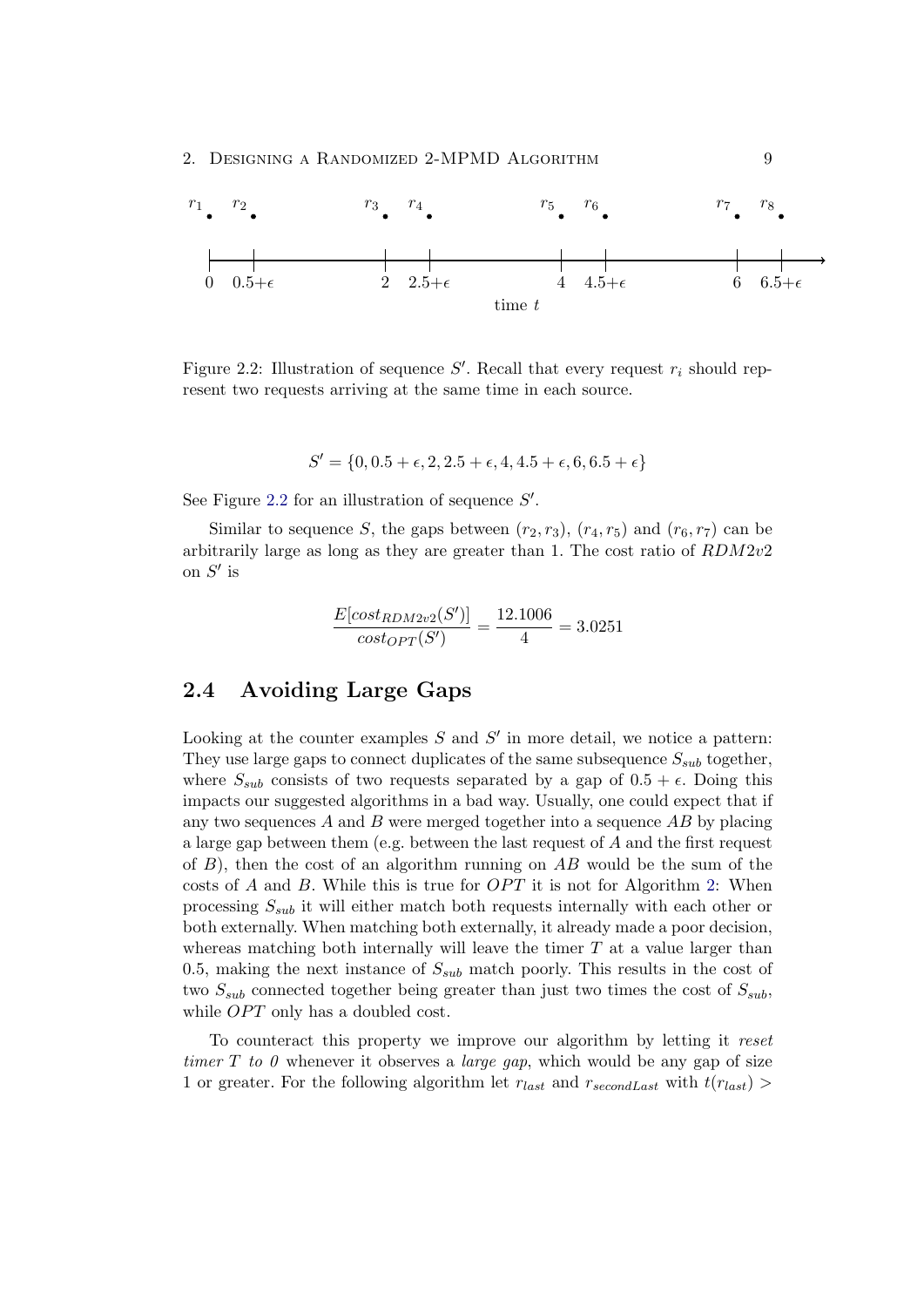$t(r_{secondLast})$  be the two most recently seen requests (i.e. with the greatest arrival times at that time step).

Algorithm 3 Algorithm RDM2 v3 with resetting T at large gaps at time step t.

```
1: if t(r_{last}) - t(r_{secondLast}) > 1 then
2: T \leftarrow 03: end if
4: if there exist two open requests r_1 \neq r_2 then
5: match(r_1, r_2)6: else if there exists one open requests r_1 then
7: T \leftarrow T + dt8: if T = 0.5 then with probability p:
9: match(r_1)10: T \leftarrow 011: else if T = 1 then
12: match(r_1)13: T \leftarrow 014: end if
15: end if
```
<span id="page-13-1"></span>We notice a special property about Algorithm [3:](#page-13-0)

**Lemma 2.3.** Let  $A, B$  be arbitrary request sequences. Let  $AB$  be the sequence obtained by connecting A and B with a large gap between the last request of A and the first request of B. We have that

$$
E[cost_{RDM2v3}(AB)] = E[cost_{RDM2v3}(A)] + E[cost_{RDM2v3}(B)]
$$

*Proof.* The timer T is always set to 0 during the large gap between subsequence A and subsequence  $B$ . Due to  $T$  being the only state information that the algorithm keeps,  $A$  cannot influence the behaviour of the algorithm while processing  $B$  and vice versa. This means that after the algorithm has processed subsequence  $A$  in  $AB$  it will start processing subsequence  $B$  as if it would be a separate input, which implies that  $E[cost_{RDM2v3}(AB)] = E[cost_{RDM2v3}(A)] + E[cost_{RDM2v3}(B)].$ 

With Lemma [2.3,](#page-13-1) analyzing the competitive ratio of Algorithm 3 is equivalent to ignoring lines 1-3 and only allowing request sequences with no gap larger than 1 as input.

In Algorithm [1,](#page-10-0) the improvement gained by changing  $p$  to 0.25 stems from the fact that it is better to wait and match internally in counter example  $S$  (i.e. to less likely execute lines 5-7). With Algorithm 3 we addressed a different aspect of the counter examples and therefore the case with  $p = 0.5$  must be analyzed again.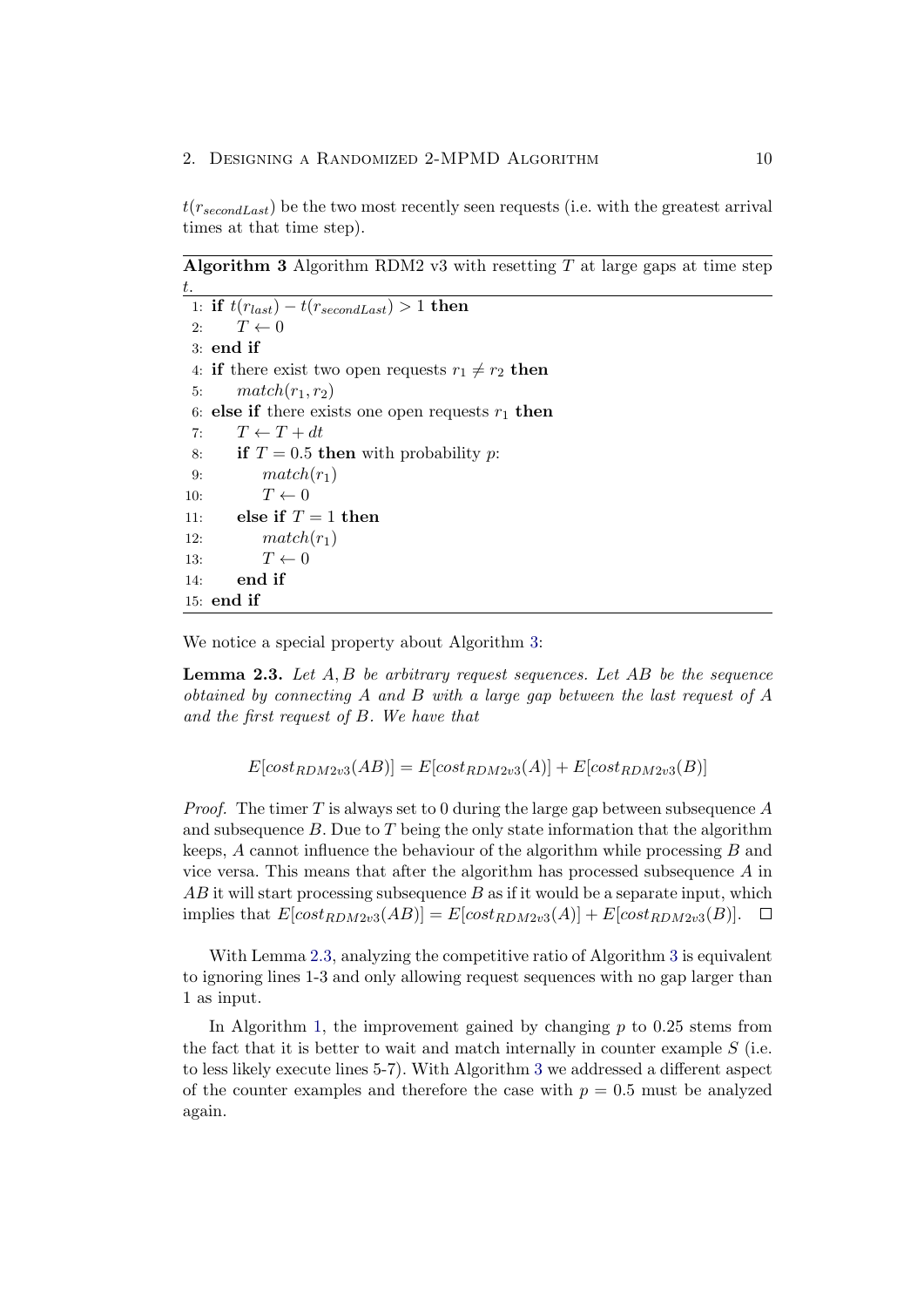#### 2. DESIGNING A RANDOMIZED 2-MPMD ALGORITHM 11



<span id="page-14-0"></span>Figure 2.3: Illustration of sequence  $S^*_{0.5}$ . Recall that every request  $r_i$  should represent two requests arriving at the same time in each source.



<span id="page-14-1"></span>Figure 2.4: Illustration of sequence  $S_{0.25}^*$ . Recall that every request  $r_i$  should represent two requests arriving at the same time in each source.

Unfortunately, there is still a counter example possible in a similar pattern as before. We present two counter examples  $S_{0.5}^*$  and  $S_{0.25}^*$  for the cases of  $p = 0.5$ resp.  $p = 0.25$ .

 $S_{0.5}^* = \{0, 0.5 + \epsilon, 1.25, 1.25 + \epsilon, 2, 2.5 + \epsilon\}$  $S_{0.25}^{*} = \{0, 0.5 + \epsilon, 1.25, 1.25 + \epsilon, 2, 2.5 + \epsilon, 3.25, 3.25 + \epsilon, 4, 4.5 + \epsilon, 5.25, 5.25 + \epsilon, 6, 6.5 + \epsilon\}$ 

See Figure [2.3](#page-14-0) resp. Figure [2.4](#page-14-1) for illustrations.

Let  $RDM2v3_{0.5}$  denote Algorithm 3 with  $p = 0.5$  and analogously  $RDM2v3_{0.25}$ with  $p = 0.25$ . Then the cost ratios are

$$
\frac{E[cost_{RDM2v30.5}(S_{0.5}^*)]}{cost_{OPT}(S)} = \frac{6.325}{2} = 3.1875
$$

$$
\frac{E[cost_{RDM2v30.25}(S_{0.5}^*)]}{cost_{OPT}(S)} = \frac{12.1006}{4} = 3.0251
$$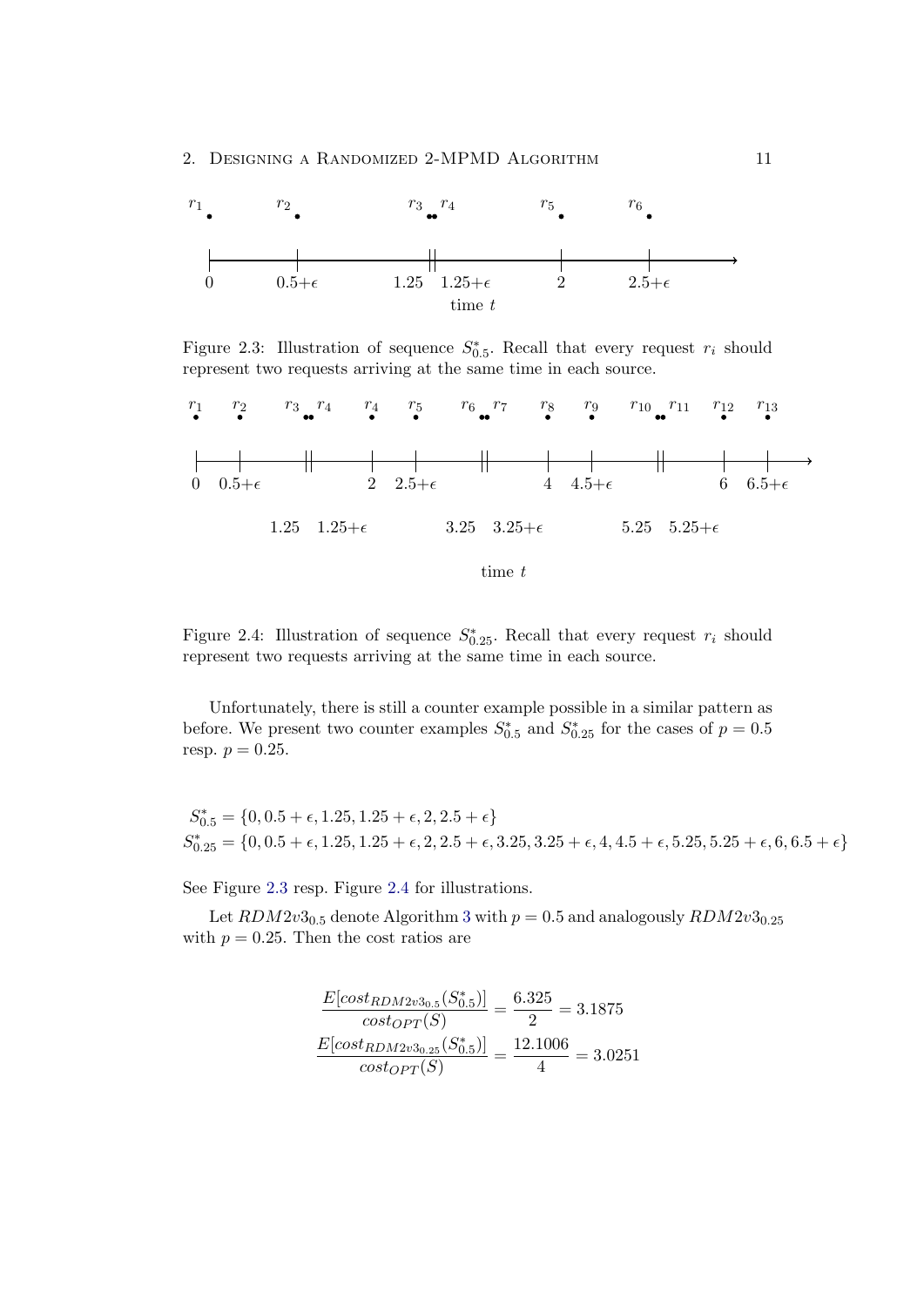#### <span id="page-15-0"></span>2.4.1 An Additional Timer

Considering the cost ratios of RDM2 v3 on its counter examples we notice that they are exactly the same costs as with RDM2  $v2$  and RDM2 on  $S'$  and S respectively. This shows us that there is an alternative way to put sequences together apart from using large gaps: In  $S^*$  a gap of 1.5 was simulated by two gaps of size 0.75 with two extremely close requests inserted between them. The two inserted requests achieve the same costs for RDM2 v3 as if they would not be there, while separating the large gap into two smaller gaps.

Consider the sequence  $S_{0.5}^*$ . Clearly, it would be the same request sequence as  $S$  if  $r_3$  and  $r_4$  were removed. To avoid confusion, we rename the requests of  $S$ into  $s_1, s_2, s_3, s_4$ . We claim that the expected cost of RDM2 v3 is the same as the expected cost of RDM2 running on S. We show that  $r_3, r_4$  have corresponding cases in S, where the costs are the same. There are two ways how requests  $r_3$ and  $r_4$  can be matched by  $RDM2v3_{0.5}$ :

1)  $r_3$  and  $r_4$  get matched internally with each other:  $m_1(r_3, r_4)$  or 2)  $r_2$  and  $r_3$  match internally and  $r_4$  matches externally:  $m_2(r_2, r_3)$ ,  $m_3(r_4)$ 

Case 1) can occur in two different situations depending on what happened before  $r_3, r_4$  arrived:  $r_1$  and  $r_2$  could have either been matched internally with each other or both externally. If we ignore  $m_1(r_3, r_4)$  of RDM2 v3, we can find equivalent situations when considering RDM2 running on S. The only difference which  $m_1(r_3, r_4)$  can make, is a cost difference of  $\epsilon$  and can thus be neglected.

Case 2) occurs if previously  $r_1$  matched externally and  $r_2$  does not match externally by itself. This is equivalent to the case in  $S$  where  $s_1$  gets matched externally (at time  $(0.5)$ ) and  $s_2$  matches externally at time 1.5. It is not difficult to see that  $cost(m_2) + cost(m_4)$  is equivalent to the cost of the external match of  $s_2$  at time 1.5.

Using this insight, we improve our algorithm such that it also recognizes simulated large gaps. We achieve this by introducing a second timer  $G$  that will reset timer  $T$  to 0 whenever it reaches 1.  $G$  increases whenever there is no open request present. In other words, G increases whenever the first timer T is not increasing. G is reset to 0 whenever the algorithm does an external match or G reaches 1.

Note that Lemma 2.3 still holds for Algorithm [4](#page-16-0) and it suffices to only consider request sequences which only contain gaps that are less than 1, when reasoning about its competitive ratio.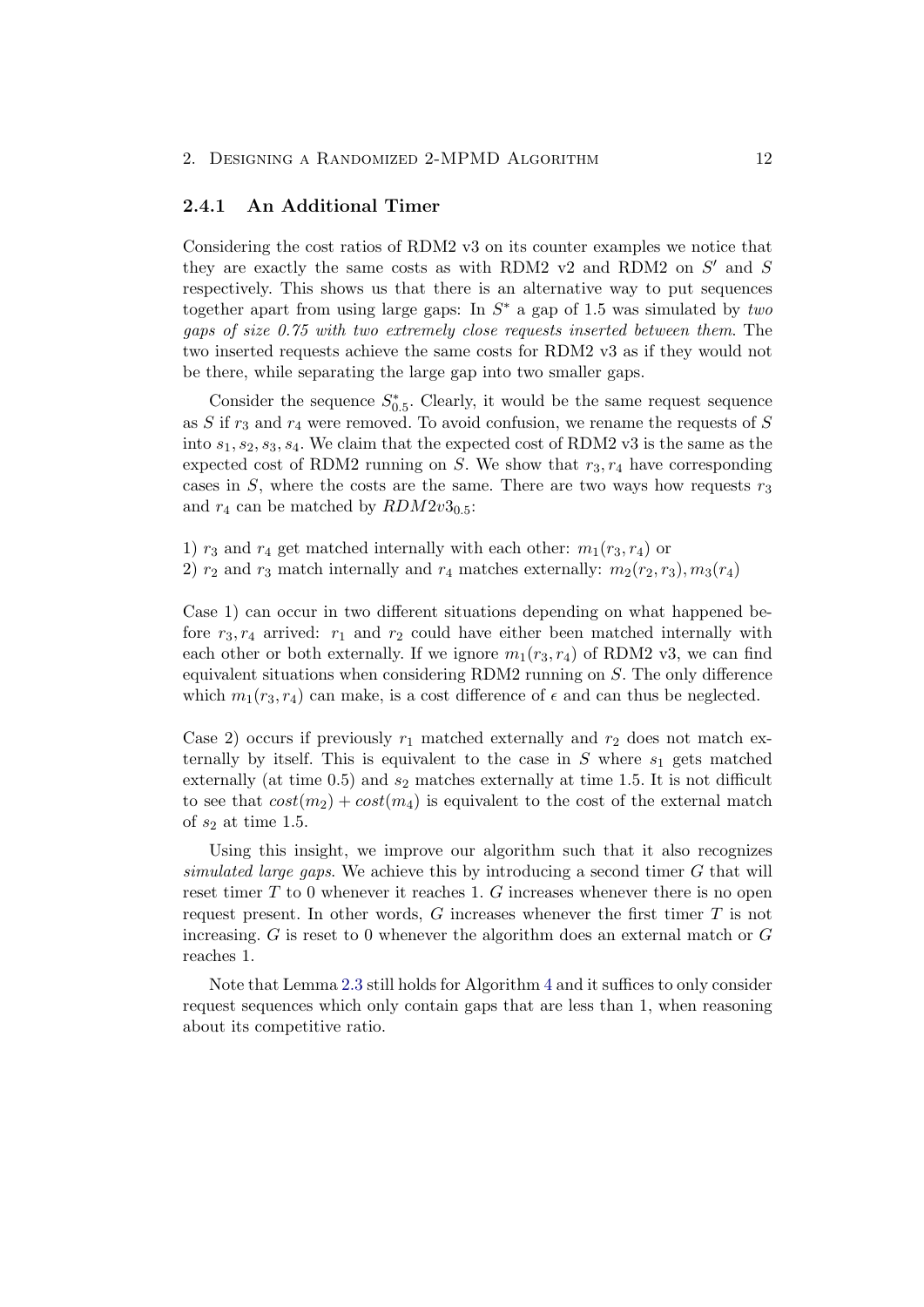Algorithm 4 Algorithm RDM2 v4 time step  $t$ .

<span id="page-16-0"></span>1: if there exists no open request then 2:  $G \leftarrow G + dt$ 3: if  $G = 1$  then 4:  $T \leftarrow 0$ 5:  $G \leftarrow 0$ 6: end if 7: else if there exist two open requests  $r_1 \neq r_2$  then 8:  $match(r_1, r_2)$ 9: else if there exists one open requests  $r_1$  then 10:  $T \leftarrow T + dt$ 11: **if**  $T = 0.5$  then with probability p: 12:  $match(r_1)$ 13:  $T \leftarrow 0$ 14:  $G \leftarrow 0$ 15: else if  $T = 1$  then 16:  $match(r_1)$ 17:  $T \leftarrow 0$ 18:  $G \leftarrow 0$ 19: end if 20: end if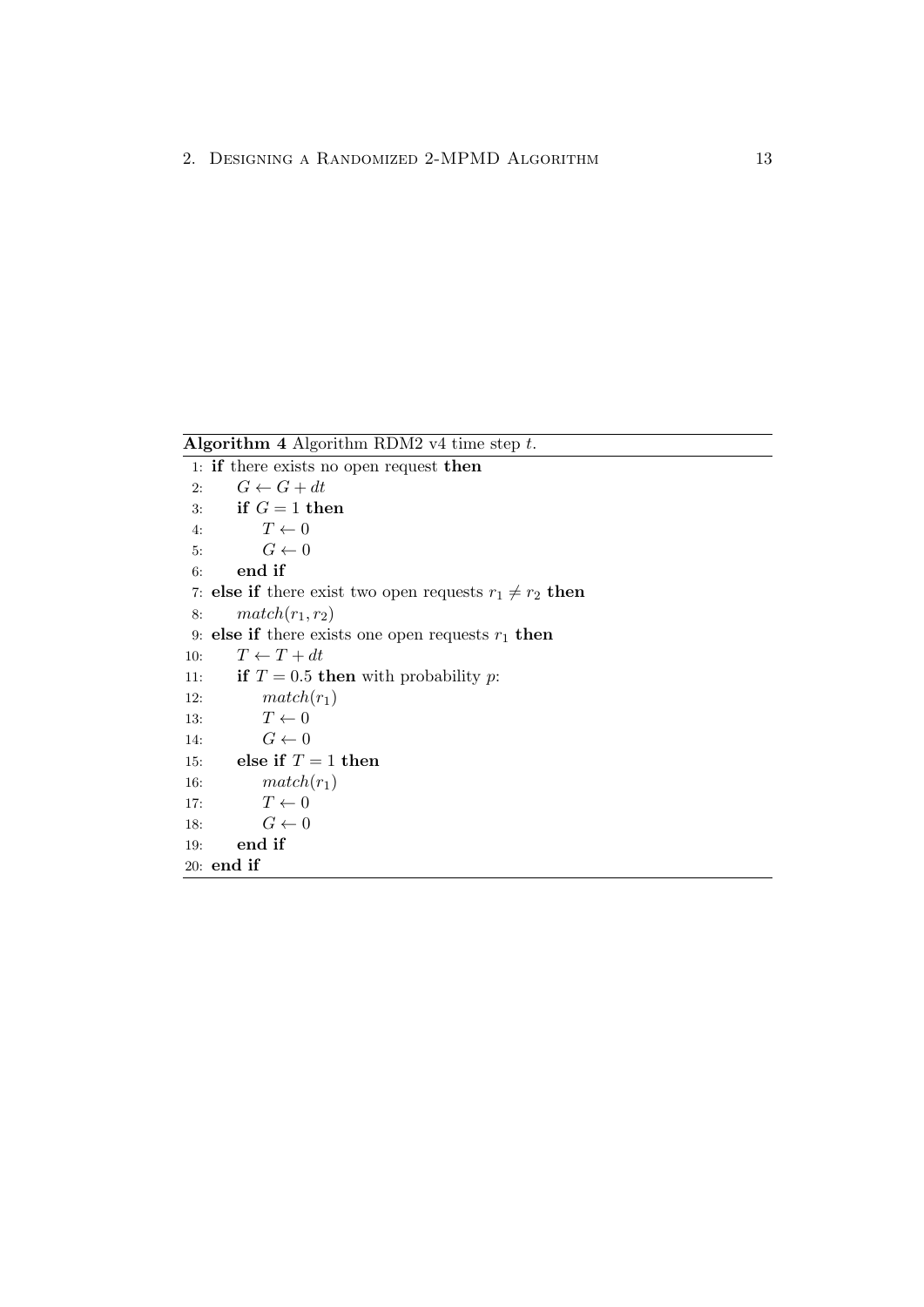### CHAPTER<sub>3</sub>

# <span id="page-17-0"></span>Lower Bound for 2-MPMD

This chapter presents a lower bound established for randomized algorithms and focuses on proving the following theorem:

Theorem 3.1. Any randomized 2-MPMD algorithm has a competitive ratio of at least 1.8.

We prove this theorem by using Yao's min-max principle [\[13,](#page-23-0) [14,](#page-23-1) [15\]](#page-23-2), which states that the expected cost of a randomized algorithm on the worst case input cannot be better than the worst case random probability distribution of a deterministic algorithm which performs best for that distribution. In other words, it suffices to provide a distribution over inputs, such that every deterministic algorithm will have an expected cost ratio of at least 1.8 on that input distribution. The cost of an algorithm on a distribution of inputs, is the expected cost over those inputs.

We give an input distribution D which consists of two cases  $D_1, D_2$ .  $D_1$  consists of only a single request arriving at time 0 (recall that one request represents two requests, one in each source, at the same time).  $D_2$  consists of two requests, where one request arrives at time 0 and a second request arrives somewhere within the time interval  $[\epsilon, \frac{2}{3}]$  with a uniform distribution. See Figure [3.1](#page-17-1) for an illustration of  $D_2$ . Both cases  $D_1, D_2$  have an equal chance of appearing.



<span id="page-17-1"></span>Figure 3.1: Illustration of sequence  $S_2$ . Request  $r_2$  appears within the shown time window with a uniform probability.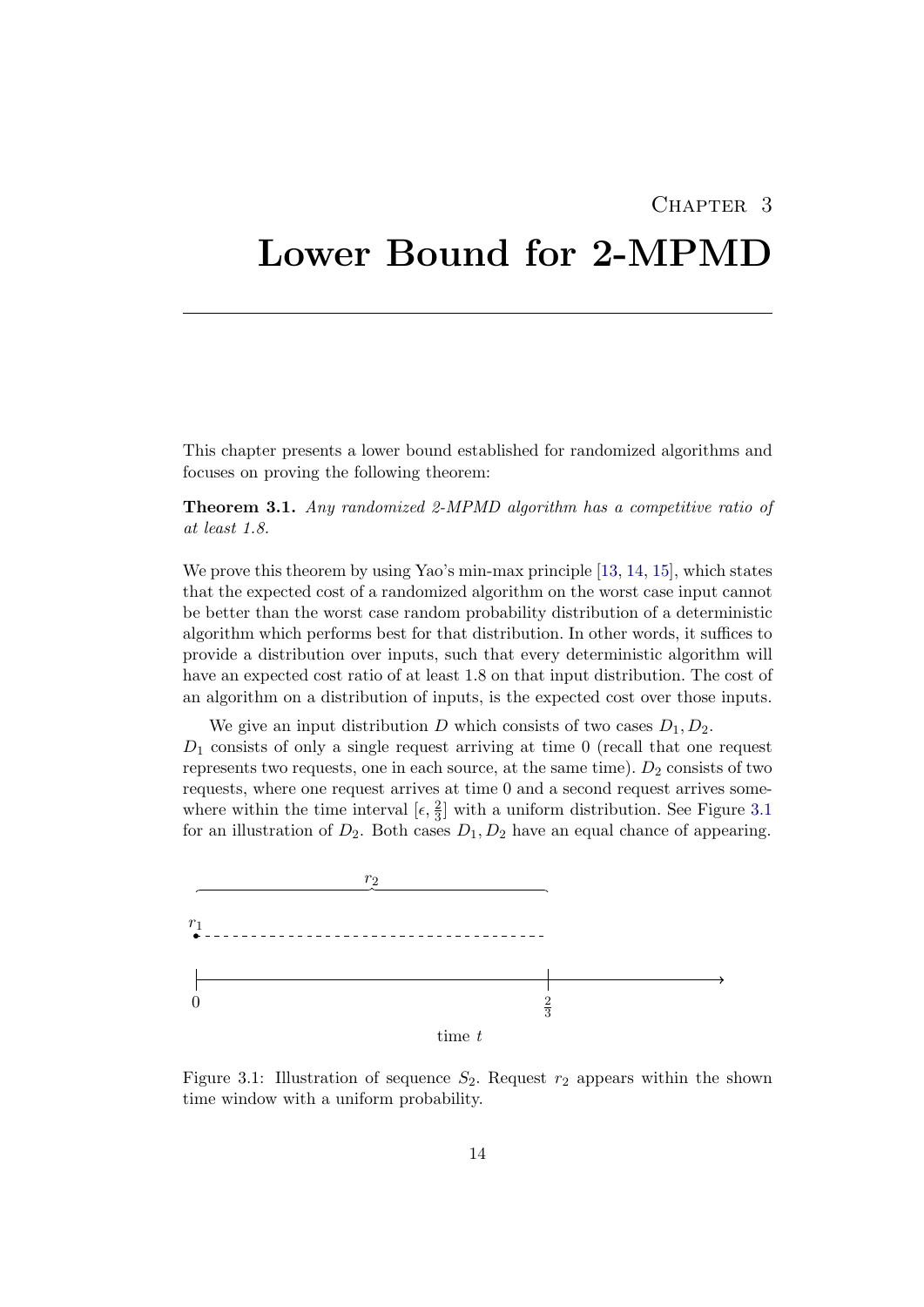#### 3. Lower Bound for 2-MPMD 15

We proceed in showing that every deterministic algorithm has an expected cost ratio of at least 1.8 on D.

An optimal offline algorithm would be able to distinguish  $D_1$  from  $D_2$  and will always match externally immediately after the request arrived in case of  $D_1$  and otherwise wait until the second request arrives in case of  $D_2$ . The expected cost of an optimal offline algorithm  $OPT$  would then be:

$$
E[cost_{OPT}(D)] = \frac{1}{2} \cdot 1 + \frac{1}{2} \cdot (\frac{2}{3} \cdot \frac{1}{2}) = \frac{5}{6}
$$

The only two (reasonable) options a deterministic algorithm has for this input distribution is:

1) Match everything immediately as they arrive externally or

2) Wait some amount of time u before matching the first request externally, if within that waited time a second request arrives, match the first and second request internally with each other, otherwise match the second request externally immediately after arrival.

Let  $ALG_1$  and  $ALG_2$  denote the deterministic algorithms operating as described in 1) and 2) respectively.

The cost ratio for  $ALG_1$  on D is

$$
E[cost_{ALG_1}(D)] = \frac{1}{2} + \frac{1}{2} \cdot 2 = \frac{3}{2}
$$

$$
\frac{E[cost_{ALG_1}(D)]}{E[cost_{OPT}(D)]} = \frac{3}{2} \cdot \frac{6}{5} = \frac{9}{5} = 1.8
$$

In order to determine the cost ratio of  $ALG_2$  on D we minimize its cost term over the waiting parameter  $u \in [0, \frac{2}{3}]$  $\frac{2}{3}$ .

$$
E[cost_{ALG_2}(D)] = \frac{1}{2}(1+2u) + \frac{1}{2}(\frac{3}{2}u(u) + (1-\frac{3}{2}u)(2+2u))
$$

$$
\min_{\forall u \in [0,\frac{2}{3}]} E[cost_{ALG_2}(D)] = \frac{3}{2}
$$
(3.1)

Where Equation [3.1](#page-18-0) minimizes to  $\frac{3}{2}$  at  $u = \frac{2}{3}$  $\frac{2}{3}$ . The cost ratio of  $ALG_2$  is thus:

<span id="page-18-0"></span>
$$
\frac{E[cost_{ALG_2}(D)]}{E[cost_{OPT}(D)]} = \frac{3}{2} \cdot \frac{6}{5} = \frac{9}{5} = 1.8
$$

With which we have shown that every (reasonable) deterministic algorithm has a cost ratio of at least 1.8 on input distribution D. This in turn implies that every randomized algorithm has a competitive ratio at least 1.8.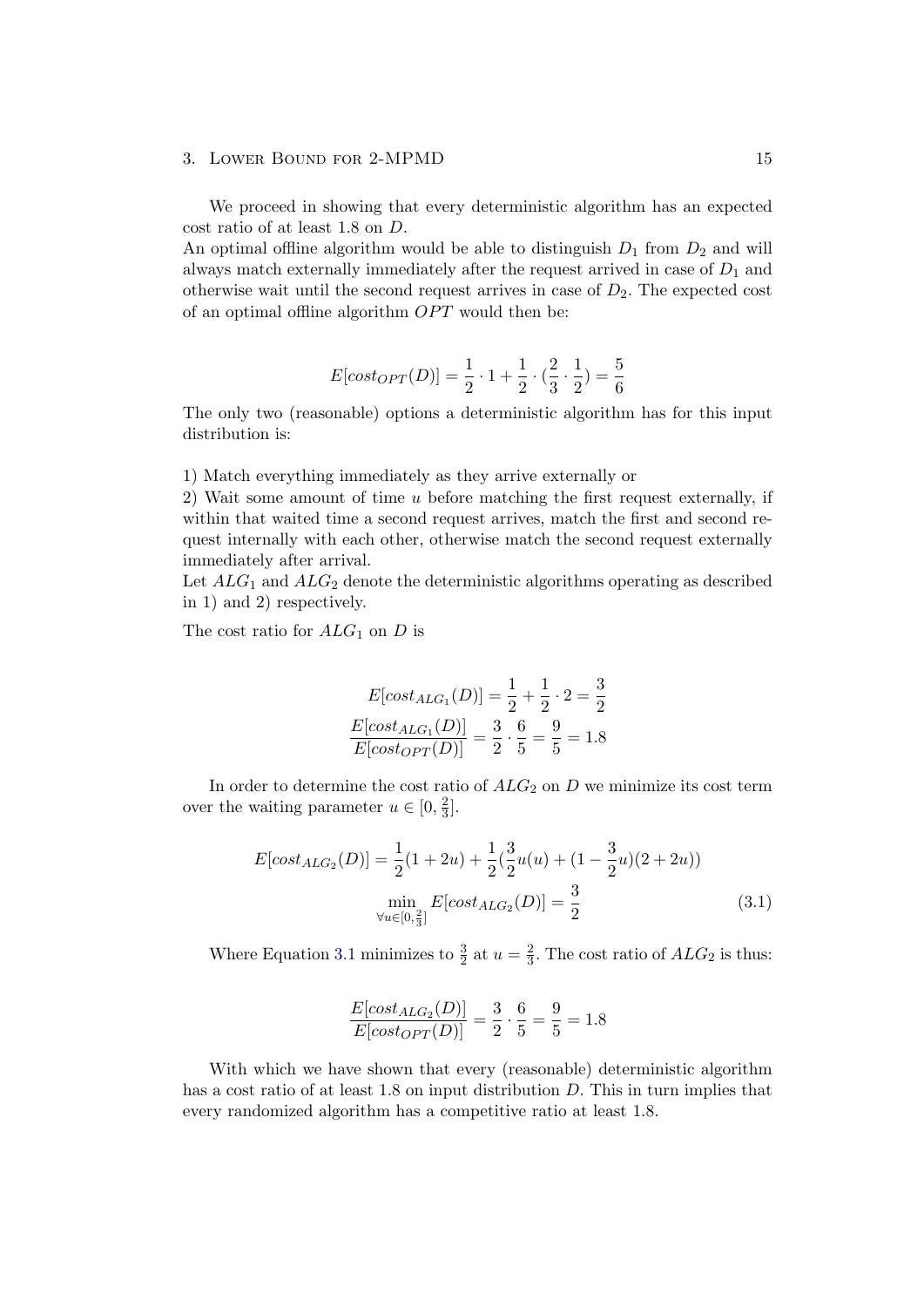#### CHAPTER<sub>4</sub>

# <span id="page-19-1"></span>Optimal Offline 2-MPMD Algorithm

One way to obtain an optimal offline 2-MPMD solution would be to apply the general optimal offline algorithm for MPMD: Model the request sequence as a min weight perfect matching problem and then apply known algorithms on it. But since the general algorithm is designed for the general case, it might be more efficient to have an algorithm specifically for the 2-MPMD problem. In this chapter, we provide an optimal offline algorithm for the 2-MPMD case, which has a complexity of  $O(n)$  where n is the number of requests in the input sequence.

The algorithm receives the input sequence S in form of  $D(S)$  where  $D(S)$  is an array containing the *gaps between the requests in S.*  $D(S)[0]$  contains the first gap of S,  $D(S)[1]$  the next gap and so on. E.g. the request sequence consisting of 4 requests arriving at times  $\{0, 0.2, 0.7, 1\}$  would then be the array  $[0.2, 0.5, 0.3]$ , where  $0.2$  is the gap between the first and second request,  $0.5$  is the gap between the second and third request and so on.

## <span id="page-19-0"></span>4.1 Dynamic Program

We present a dynamic program  $DP$  that will determine the optimal offline cost and matching for an input sequence S.  $DP$  fills a 1-dimensional table T of length  $n-1$ , which is defined such that  $T[0]$  contains the optimal offline cost for the first request of S,  $T[1]$  contains the optimal offline cost for the first two requests of S and so on. We initialize the first two entries of T in the following way:

$$
T[0] := 1 \qquad T[1] := \min(2, 2 \cdot D(S)[0])
$$

Additionally, if  $2 \cdot D(S)[0] < 2$ , then a pointer is also stored in entry  $T[1]$ which points to  $T[0]$ . DP then fills the rest of T in the following manner:

$$
T[i] = \min(2 \cdot D(S)[i-1] + T[i-2], 1 + T[i-1]) \tag{4.1}
$$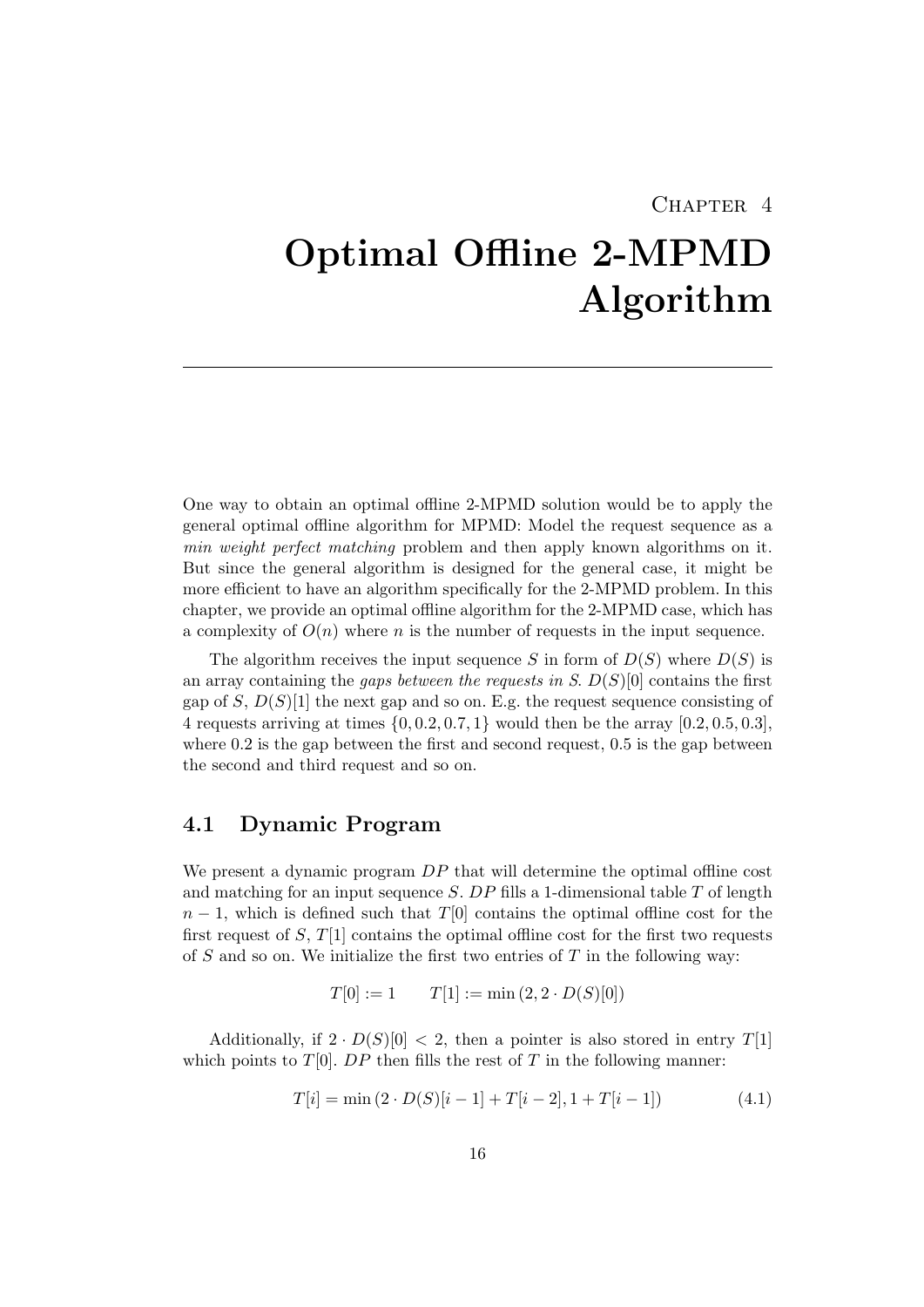#### 4. OPTIMAL OFFLINE 2-MPMD ALGORITHM 17

In addition to calculating the entry  $T[i]$ ,  $DP$  also stores a pointer for each entry beyond the first, which points to either entry  $T[i - 1]$  or entry  $T[i - 2]$ , depending on which part was actually the minimum in the calculation of  $T[i]$ . If  $2 \cdot D(S)[i-1] + T[i-2] < 1 + T[i-1]$  then store a pointer to  $T[i-2]$  else to  $T[i-1]$ .

The cost of an optimal offline solution to sequence  $S$  can be looked up in entry  $T[n-1]$  and we can obtain the matched pairs of S by backtracking the pointers in the entry, starting with entry  $T[n-1]$ : If the pointer of entry  $T[i]$  points only one entry back, the  $(i + 1)$ -th request of S was externally matched, otherwise it was internally matched with the  $i$ -th request of S and we next consider the pointer of  $T[i - 2]$ .

 $DP$  is correct because for any request in its input sequence,  $DP$  considers every possible action for it (match it externally, internally with previous request or internally with the following request) and picks the best out of those. It is clear that  $DP$  requires only a constant amount of time for each entry of  $T$  and therefore has a complexity of  $O(n)$ .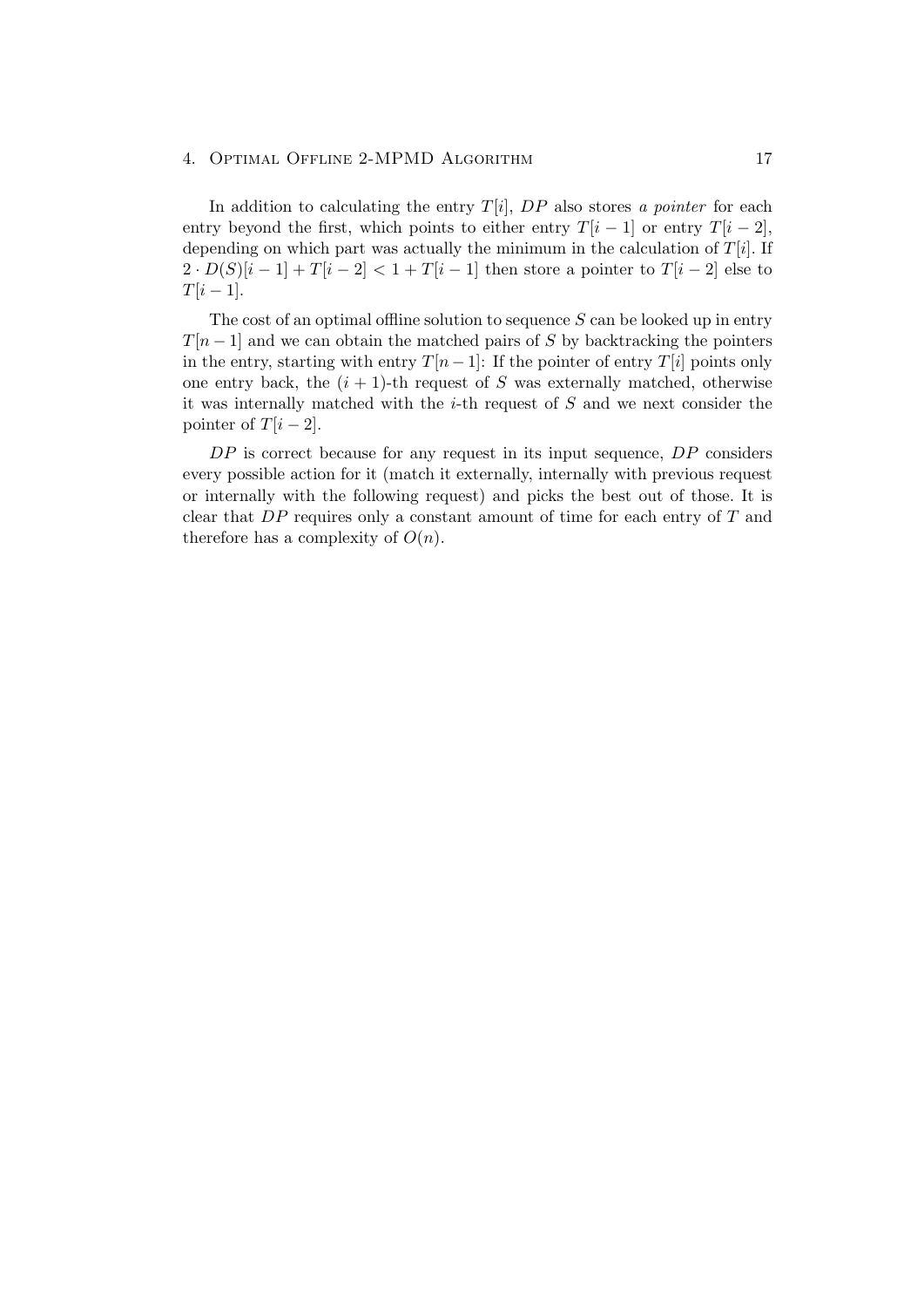## CHAPTER<sub>5</sub> Conclusion

## <span id="page-21-2"></span><span id="page-21-0"></span>5.1 Summary

Based on the deterministic algorithm DM2 from [2], we have designed a randomized 2-MPMD algorithm but also found counterexamples to it. Analyzing the nature of those counterexamples we found that the algorithm has a bad performance when processing specific sequences that contain large gaps. Using this insight we improved the algorithm accordingly and arrived at the current algorithm to beat: Algorithm 4. Using Yao's principle we concluded that any randomized algorithm has a competitive ratio of at least 1.8. We have also constructed a dynamic program which can be used as an optimal offline algorithm specifically for the 2-MPMD problem with a runtime complexity of  $O(n)$ .

### <span id="page-21-1"></span>5.2 Future Work

Most of our results are possibly only intermediate results and can be a good point to base future work on. One could analyze Algorithm 4 more in detail and establish an upper bound of less than 3 with it or find a counter example of a different nature, which does not rely on large gaps. Future works could also try to refine the lower bound we provided. Furthermore, the calculation of the expected cost for Algorithm 4 is suspected to be NP-hard but no proof was provided for that yet.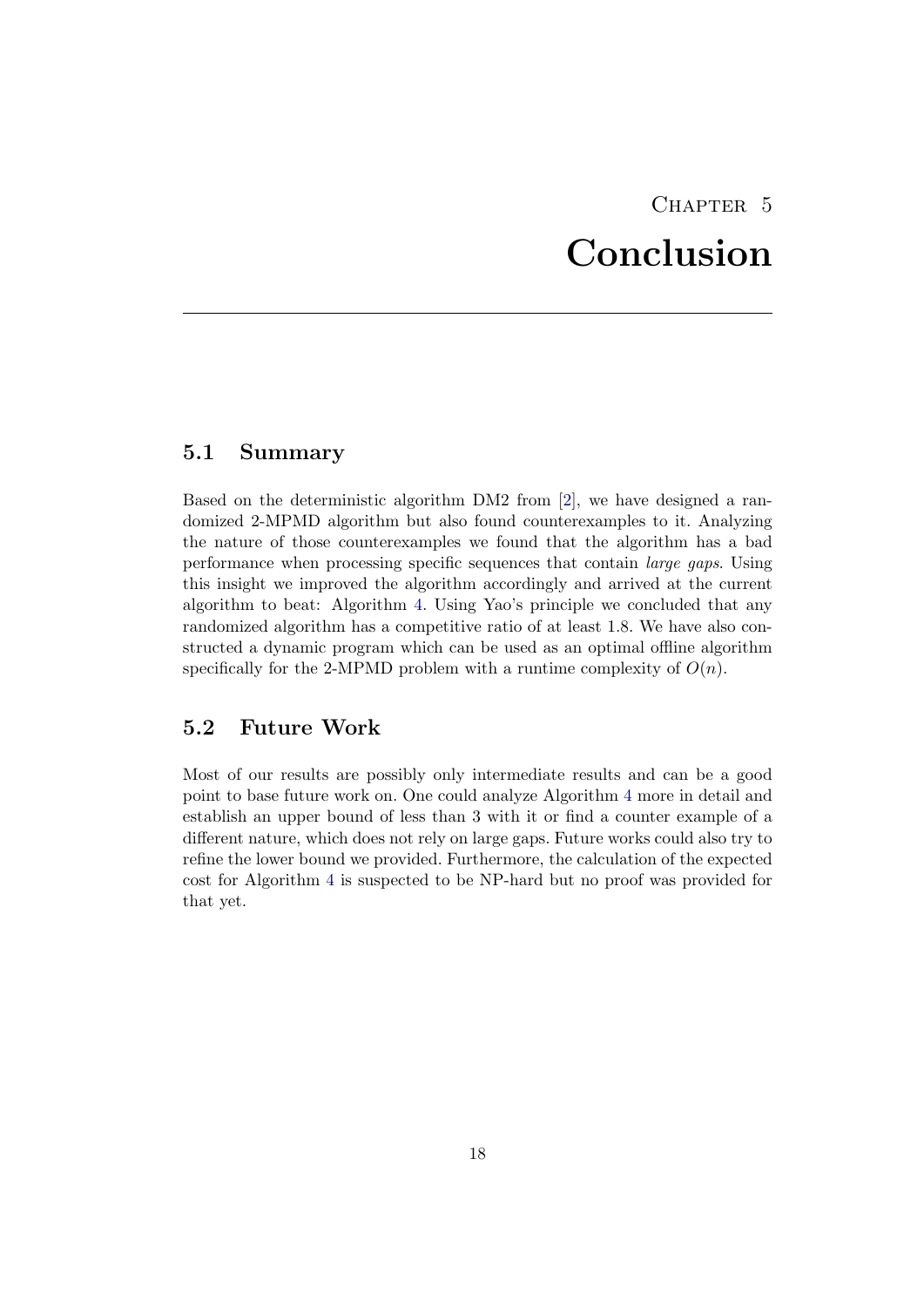## Bibliography

- <span id="page-22-2"></span><span id="page-22-0"></span>[1] Emek, Y., Kutten, S., Wattenhofer, R.: Online matching: Haste makes waste! In: 48th Annual Symposium on Theory of Computing (STOC). (June 2016)
- <span id="page-22-1"></span>[2] Emek, Y., Shapiro, Y., Wang, Y.: Minimum cost perfect matching with delays for two sources. In: Algorithms and Complexity: 10th International Conference (CIAC). (2017)
- <span id="page-22-3"></span>[3] Edmonds, J.: Paths, trees, and flowers. In: Canadian Journal of Mathematics. (1965)
- <span id="page-22-4"></span>[4] Edmonds, J.: Maximum matching and a polyhedron with 0, 1-vertices. In: Journal of Research of the National Bureau of Standards. (1965)
- <span id="page-22-8"></span>[5] Karp, R.M., Vazirani, U.V., Vazirani, V.V.: An optimal algorithm for online bipartite matching. In: Proceedings of the Nineteenth Annual ACM-SIAM Symposium on Discrete Algorithms, SODA. (2008)
- <span id="page-22-6"></span>[6] Wang, Y., Wattenhofer, R.: Perfect bipartite matching with delays. (2017)
- <span id="page-22-10"></span>[7] Azar, Y., Chiplunkar, A., Kaplan, H.: Polylogarithmic bounds on the competitiveness of min-cost perfect matching with delays. (2017)
- <span id="page-22-11"></span>[8] Seiden, S.S.: A guessing game and randomizd online algorithms. In: Annual ACM Symposium on Theory of Computing. (2000)
- <span id="page-22-5"></span>[9] Karlin, A.R., Manasse, M.S., McGeoch, L.A., Owicki, S.: Competitive randomized algorithms for non-uniform problems. In: In Proceedings of the First Annual ACM-SIAM Symposium on Discrete Algorithms. (1990)
- <span id="page-22-12"></span>[10] Karlin, A.R., Manasse, M., Rudolph, L., Sleator, D.: Competitive snoopy caching. In: Algorithmica, 3(1): 79 - 119. (1988)
- <span id="page-22-7"></span>[11] Dooly, D.R., Goldman, S.A., Scott, S.D.: Tcp dynamic acknolwedgement delay: theory and practice. In: Proceedings of the Thirtieth Annual ACM Symposium on Theory of Computing (STOC), Dallas, TX, pp. 389-398. (1998)
- <span id="page-22-9"></span>[12] Karlin, A.R., Kenyon, C., Randall, D.: Dynamic tcp acknowledgement and other stories about  $e/(e-1)$ . In: 33th Annual ACM Symposium on Theory of Computing (STOC). (2001)